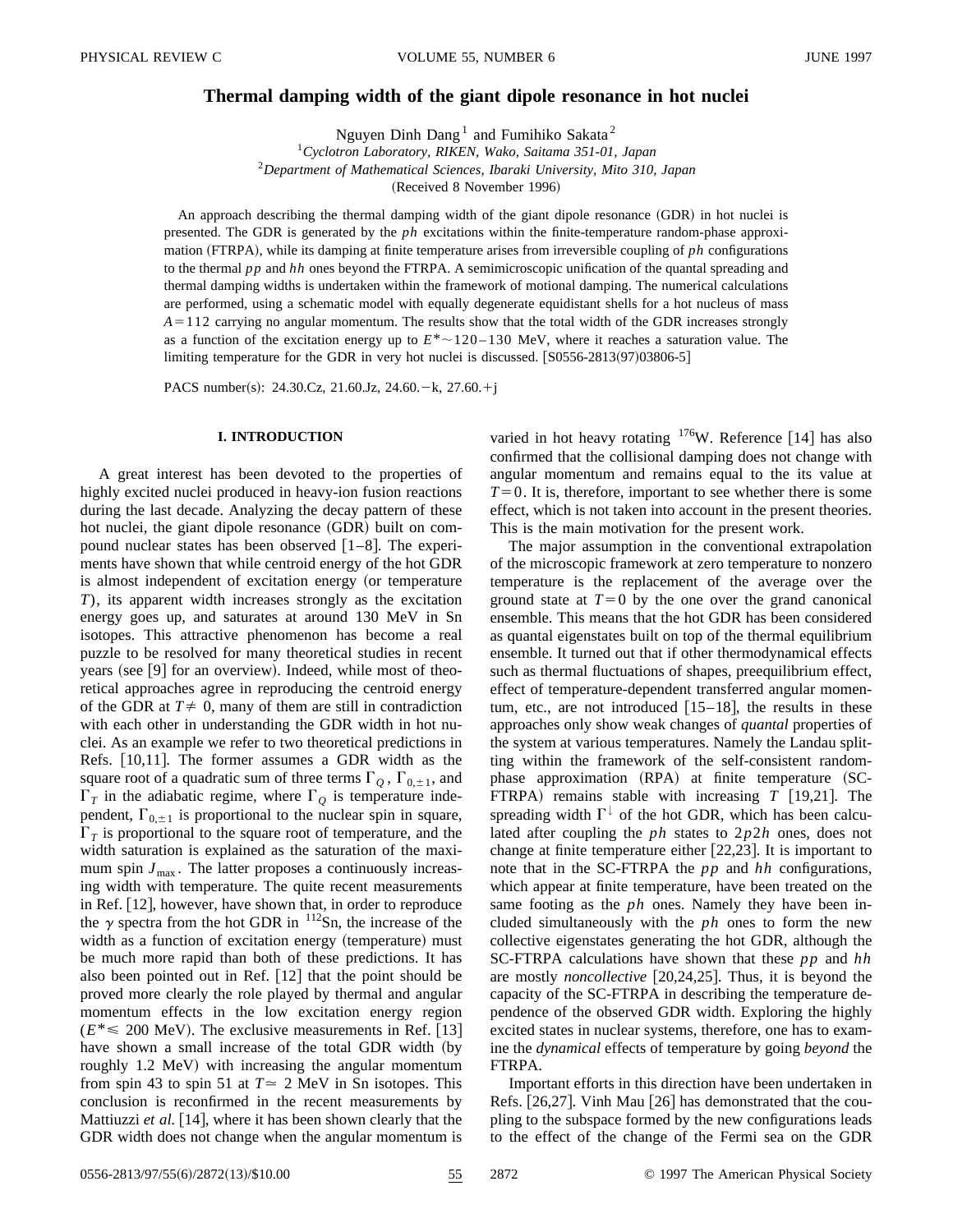width. The GDR width has been evaluated in a schematic model at the energy equal to the GDR energy. It has been shown that the Landau damping width of the single GDR mode increases sharply from 0 at  $T=0$  up to 4 MeV and saturates at a temperature around  $T \sim 6$  MeV. Braghin and Vautherin [27] reexamined the effects due to *pp* and *hh* configurations within the SC-FTRPA. Their calculations of the response function of nuclear matter using a schematic Skyrme force have shown that the GDR width is also sensible to the change of the residual interaction. Although there have been several studies on the temperature dependence of the residual forces in hot nuclei (cf.  $[24,28]$ ), it should be mentioned that so far most of microscopic calculations of the hot GDR characteristics up to  $T=5-6$  MeV has been performed using the interaction defined at zero temperature.

The choice of an appropriate decoupling scheme is decisive in the treatment of damping of the hot GDR. One knows that the absence of damping in the mean-field theory and in the standard RPA is an artifact of approximated decoupling schemes due to their incomplete treatment of the residual interaction. If the poles of the Green's function, corresponding to the propagation of collective modes, will be all on the real axis (or slightly below, if one cares about the precise analytical properties of the response function), as in the case of the SC-FTRPA mentioned above, there will not be any damping of the collective modes (cf. also  $[29]$ ) except for some Landau splitting. The essential step of the present paper is to present a decoupling scheme, which allows one to reveal the mechanism of thermal damping of the hot GDR. The foundation of this scheme is the following. As the temperature increases the quantal effects arising from a tremendous number of noncollective degrees of freedom are expected to diminish, which means they reach the thermal equilibrium much faster than a relatively smaller number of collective degrees of freedom. In the case of the hot GDR, the collective degrees of freedom are the *ph* phonon states, while the *pp* and *hh* configurations consist mostly of noncollective degrees of freedom. The collective degrees of freedom are experimentally relevant, while the noncollective ones are constituting a *background*, to which the collective degrees of freedom are coupled. If the background is very large it can be considered as a *heat bath* and this coupling between collective and noncollective degrees of freedom becomes *irreversible*. This irreversible coupling is responsible for the thermal damping of the hot GDR.

The importance of this concept will become clear in the present paper. Namely, it will be shown that, propagating through the heat bath, the collective RPA *ph* phonons forming the GDR are strongly polarized by the irreversible coupling to the heat bath via the thermal *p p* and *hh* configurations. This phenomenon is characterized by the *polarization* operator, whose presence in the Green's function of the onephonon propagation leads to a *branch cut* instead of poles along the real axis. Therefore the Green's function has poles only at a finite distance from the real axis. This distance is equal to the imaginary part of the polarization operator and generates the thermal damping, whereas the real part of gives the energy shift. Just because of the thermal effects, the evolution of the collective one-phonon excitation acquires a definite damping (or a lifetime). This feature cannot be obtained, in principle, within the SC-FTRPA, which treats the

#### *ph* and *pp* (*hh*) components on an equal footing.

The formalism is presented in Sec. II, where a microscopic evaluation of thermal damping is developed using the two-time Green's function method [30]. Here, for the sake of generality, the formalism will be derived in the quasiparticle representation including superfluid pairing interaction. We first construct the *thermal ph (phonon) operators*, describing the GDR excitations, within the framework of the standard quasiparticle RPA at finite temperature. We next couple them in an irreversible way to the thermal *pp* and *hh* configurations. We obtain a set of equations for two-time Green's functions associated with the evolution of the thermal phonon through the heat bath. From the polarization operator we derive an analytic expression for the damping of the thermal phonon due to the interaction with the heath bath. The physical meaning of the real and imaginary parts of the polarization operator as the energy shift and thermal damping, respectively, is shown in the Appendix, considering an example of damped harmonic oscillator. A semimicroscopic unification of this thermal damping and the usual quantal spreading due to the coupling of *ph* configurations to 2*p*2*h* ones is carried out in Sec. III. The formalism is tested by using a simple model with equally degenerate equidistant shells in Sec. IV, where the results of numerical calculations are discussed in comparison with the SC-FTRPA and the experimental systematic. The paper is summarized in the last section.

## **II. MICROSCOPIC EVALUATION OF THE THERMAL DAMPING WITHIN THE TWO-TIME GREEN'S FUNCTION FORMALISM**

We consider the model Hamiltonian consisting of the independent motion of nucleons in the nuclear mean field  $H_{\text{MF}}$ , the superfluid pairing interaction  $H_{\text{pair}}$ , and the residual interaction in the form of the separable multipole force  $H_M$  [31]:

 $H = H_{\text{MF}} + H_{\text{pair}} + H_M,$  (2.1)

where

$$
H_{\text{MF}} = \sum_{jmt_z} [E_j(t_z) - \lambda_{t_z}] a_{jm}^{\dagger} a_{jm},
$$
  
\n
$$
H_{\text{pair}} = -\frac{1}{4} \sum_{t_z} G(t_z) \sum_{jmj'm'} a_{jm}^{\dagger} a_{jm}^{\dagger} a_{j'm'} a_{j'm'},
$$
  
\n
$$
H_M = -\frac{1}{2} \sum_{\lambda \mu} \sum_{t_z \rho = \pm 1} (k_0^{(\lambda)} + \rho k_1^{(\lambda)}) M_{\lambda \mu}^{\dagger} (t_z) M_{\lambda \mu} (\rho t_z).
$$
\n(2.2)

In Eqs.  $(2.1)$  and  $(2.2)$  the standard notation from Ref. [31] is used. Thus,  $a_{jm}^{\dagger}$  and  $a_{jm}$  denote the single-particle creation and destruction operators, respectively;  $t<sub>z</sub>$  is the *z* projection of the nucleon isospin;  $E_i(t_z)$  are single-particle energies;  $\lambda_t$  are chemical potentials;  $G(t_z)$  denote superfluid pairing constants;  $k_0^{(\lambda)}$  and  $k_1^{(\lambda)}$  stand, respectively, for the isoscalar and isovector constants of the separable multipole forces;  $M^{\dagger}_{\lambda,\mu}(t_z)$  are the multipole operators. The tilde denotes the time-reversing operation:  $a_{j\tilde{m}} = (-)^{j-m} a_{j-m}$ .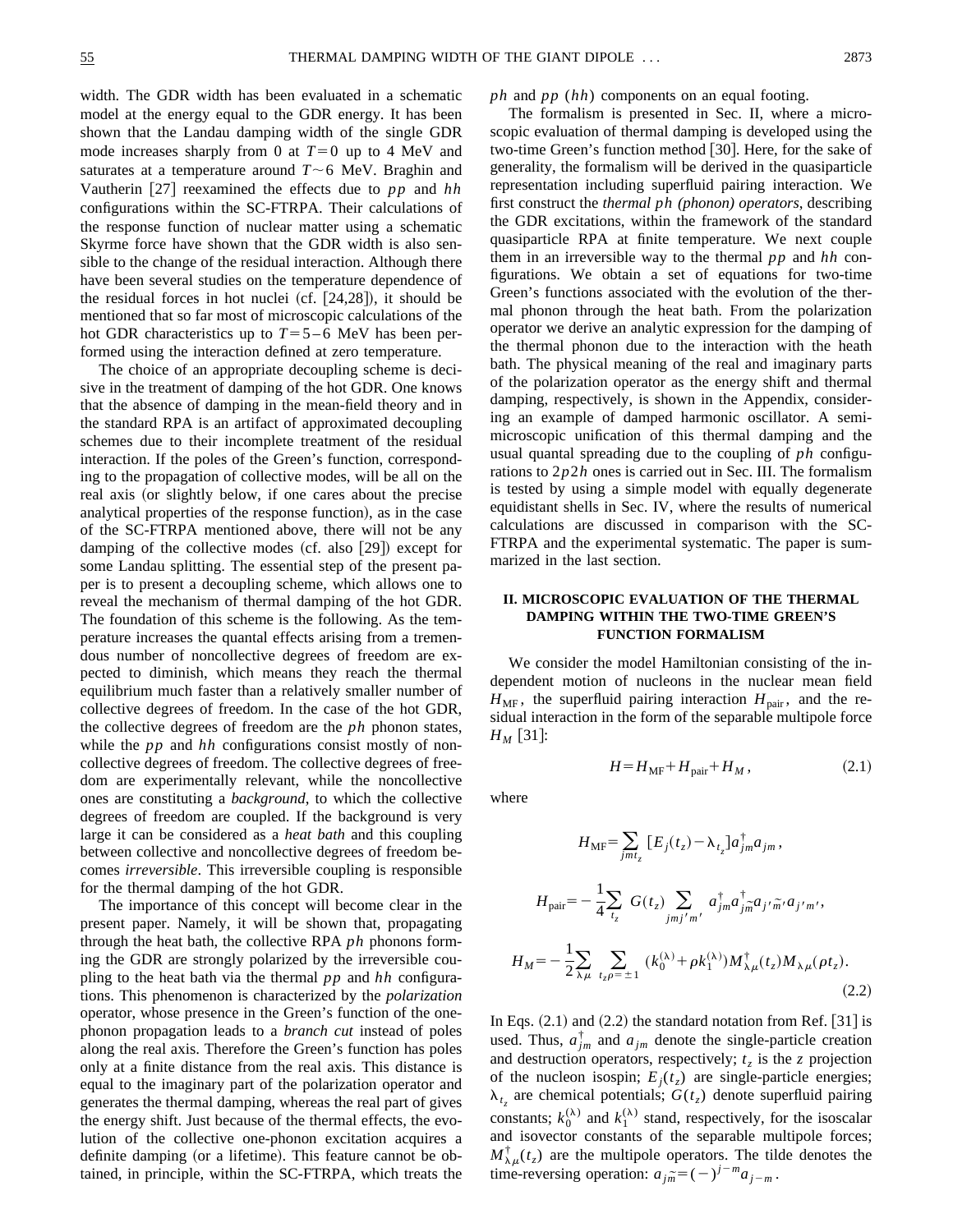In the quasiparticle representation  $H_{\text{MF}}$  and  $H_{\text{pair}}$  can be unified to describe the independent quasiparticles motion as

$$
H_q = H_{\text{MF}} + H_{\text{pair}} \simeq \sum_{jm} \epsilon_j \alpha_{jm}^{\dagger} \alpha_{jm}, \qquad (2.3)
$$

where  $\alpha_{jm}^{\dagger}$  and  $\alpha_{jm}$  are the Bogoliubov quasiparticle operators. The quasiparticle energy  $\epsilon_i$  is defined by the temperature-dependent BCS (FT-BCS) equations. The multipole operator  $M^{\dagger}_{\lambda \mu}(t_z)$  in Eqs. (2.2) has the form [31]

$$
M^{\dagger}_{\lambda\mu}(t_z) = \frac{(-)^{\lambda-\mu}}{\sqrt{2\lambda+1}} \sum_{jj'}^{t_z} f_{jj'}^{(\lambda)} \left( \frac{1}{2} u_{jj'}^{(+)} [A^{\dagger}_{\lambda\mu}(jj') + A_{\lambda\mu}(jj') \right) + v_{jj'}^{(-)} B^{\dagger}_{\lambda\mu}(jj') \right),
$$
\n(2.4)

where  $f_{jj'}^{(\lambda)} = \langle j' || iR_{\lambda}(r) || j \rangle$  are the single-particle reduced matrix elements in the separable multipole interaction and  $u_{j}^{(+)} = u_j v_{j'} + v_j u_{j'}, v_{j'}^{(-)} = u_j u_{j'} - v_j v_{j'}$  with *u* and *v* being the Bogoliubov coefficients. The quasiparticle-pair operators are defined as

$$
A^{\dagger}_{\lambda\mu}(jj') = \sum_{mm'} \langle jmj'm'|\lambda\mu\rangle \alpha^{\dagger}_{jm}\alpha^{\dagger}_{j'm'},
$$
  

$$
B^{\dagger}_{\lambda\mu}(jj') = \sum_{mm'} \langle jmj'\widetilde{m'}|\lambda\mu\rangle \alpha^{\dagger}_{jm}\alpha_{j'm'}.
$$
 (2.5)

The quasiparticle-scattering operator  $B^{\dagger}_{\lambda \mu}(jj')$  satisfies the following symmetry:

$$
B_{\lambda\mu}(jj') = (-1)^{j-j'+\lambda} B_{\lambda\mu}^{\dagger}(j'j). \tag{2.6}
$$

In closed-shell nuclei where  $u_{j_p} = v_{j_h} = 1$  and  $u_{j_h} = v_{j_p} = 0$ , the coefficient  $u_{jj'}^{(+)}$  corresponds to the *ph* transition while  $v_{jj'}^{(-)}$  is associates with the *pp* and/or *hh* ones. Therefore the quasiparticle-pair operators  $A^{\dagger}$  and *A* are responsible for the *ph* excitations, whereas the quasiparticle-scattering operators  $B^{\dagger}$  and *B* correspond to the *pp* and/or *hh* ones.

In extending the RPA theory to the nonzero temperature case, the following assumption is adopted for the expectation values of the commutation relations of operators  $A^{\dagger}, A, B^{\dagger}$ , and *B*, respectively  $[20,21,24]$ :

$$
\langle [A_{\lambda\mu}(j_{a}j_{b}), A_{\lambda'\mu'}^{\dagger}, (j_{c}j_{d})] \rangle
$$
  
=  $\delta_{\lambda\lambda'} \delta_{\mu\mu'} (1 - n_{j_a} - n_{j_b}) [\delta_{j_{a}j_{c}} \delta_{j_{b}j_{d}}$   
-  $(-)^{j_a+j_b-\lambda} \delta_{j_a j_d} \delta_{j_{b}j_{c}}],$  (2.7)

$$
\langle [B_{\lambda\mu}(j_{a}j_{b}), B_{\lambda'\mu'}^{\dagger}(j_{c}j_{d})] \rangle
$$
  
=  $\delta_{\lambda\lambda'} \delta_{\mu\mu'} \delta_{j_{a}j_{c}} \delta_{j_{b}j_{d}}(n_{j_{b}}-n_{j_{a}}),$  (2.8)

with  $n_i$  being the quasiparticle occupation number at temperature  $T=\beta^{-1}$ 

$$
n_j = (e^{\beta \epsilon_j} + 1)^{-1},\tag{2.9}
$$

and  $\langle \cdots \rangle$  denoting the thermal average over the grand canonical ensemble:

$$
\langle \cdots \rangle = \text{Tr}[\cdots e^{-\beta H}]/\text{Tr}[e^{-\beta H}]. \tag{2.10}
$$

Let us assume that before undergoing the thermal perturbation produced by the coupling to noncollective *pp* and *hh* configurations, the giant resonance, as a superposition of elementary excitations, is generated by the thermal  $\alpha$ collective) phonon operator, which has the same *ph* structure as that of the RPA phonon at zero temperature:

$$
Q_{\lambda\mu i}^{\dagger} = \sum_{jj'} \frac{1}{\sqrt{D_{jj'}}} [x_{jj'}^{\lambda i} A_{\lambda\mu}^{\dagger}(jj') - y_{jj'}^{\lambda i} A_{\lambda\mu}^{\dagger}(jj')].
$$
\n(2.11)

In Eq.  $(2.11)$  the renormalization factor

$$
D_{jj'} = 1 - n_j - n_{j'}
$$
 (2.12)

is introduced to preserve the boson nature of  $Q_{\nu}^{\dagger}$  at finite temperature in such a way that the amplitudes  $x_{ph}^{\nu}$  and  $y_{ph}^{\nu}$ are still satisfying the well-known RPA normalization and closure relations under the expectation value  $\langle [A_{ph}, A_{p'h'}^{\dagger}] \rangle$ in Eq.  $(2.7)$ .

Applying the standard procedure to derive the RPA equation for the thermal phonon operator with the Hamiltonian in Eq.  $(2.1)$ , we end up with the FTRPA equation. Its formal structure is the same as the structure of the usual zerotemperature RPA equation, but with a *renormalized* interaction  $f_{jj}^{\lambda}$ ,  $\sqrt{D_{jj'}}$  instead of  $f_{jj}^{\lambda}$ . The solution of the obtained *ph* FTRPA equation completely defines the energy  $\omega_{\nu}$  as well as the amplitudes  $x_{ph}^{\nu}$  and  $y_{ph}^{\nu}$  of the collective onephonon excitation generated by the phonon operator  $Q_{\nu}^{\dagger}$  in Eq.  $(2.11)$ 

We are now going *beyond* the FTRPA to include the damping emerged from the coupling of the *ph* FTRPA phonons to the heat bath. Let us express the Hamiltonian in Eq.  $(2.1)$  in terms of the thermal phonon operators, which we just defined in the FTRPA above, and quasiparticlescattering operators. The Hamiltonian  $(2.1)$  can be decomposed into three parts,  $H_R$ ,  $H_I$ , and  $H_{RI}$ , which describe the motion of the *relevant* (collective)  $\{R\}$  and *irrelevant* (noncollective)  $\{I\}$  subsystems and their coupling, respectively:

$$
H = H_0 + H_{RI}, \quad H_0 = H_R + H_I. \tag{2.13}
$$

The explicit form of  $H_0$  and the coupling  $H_{RI}$  is

$$
H_0 = H_q - \sum_{\lambda \mu i i'} k^{(\lambda)} \mathcal{F}^{(\lambda i)} \mathcal{F}^{(\lambda i')} (Q_{\lambda \mu i}^\dagger + Q_{\lambda \mu i}) (Q_{\lambda \mu i'}^\dagger + Q_{\lambda \mu i'})
$$

$$
- \sum_{\lambda \mu} k^{(\lambda)} \sum_{j_1 j_1' j_2' j_2'} \mathcal{G}^{(\lambda)}_{j_1 j_1'} \mathcal{G}^{(\lambda)}_{j_2 j_2'} B_{\lambda \mu}^\dagger (j_1 j_1') B_{\lambda \mu} (j_2 j_2'), \tag{2.14}
$$

$$
H_{RI} = -\sum_{\lambda \mu i} k^{(\lambda)} \mathcal{F}^{(\lambda i)} \sum_{jj'} \mathcal{G}^{(\lambda)}_{jj'}
$$
  
×[ $(Q^{\dagger}_{\lambda \mu i} + Q_{\lambda \mu i}) B_{\lambda \mu}(jj')$ +H.c.]. (2.15)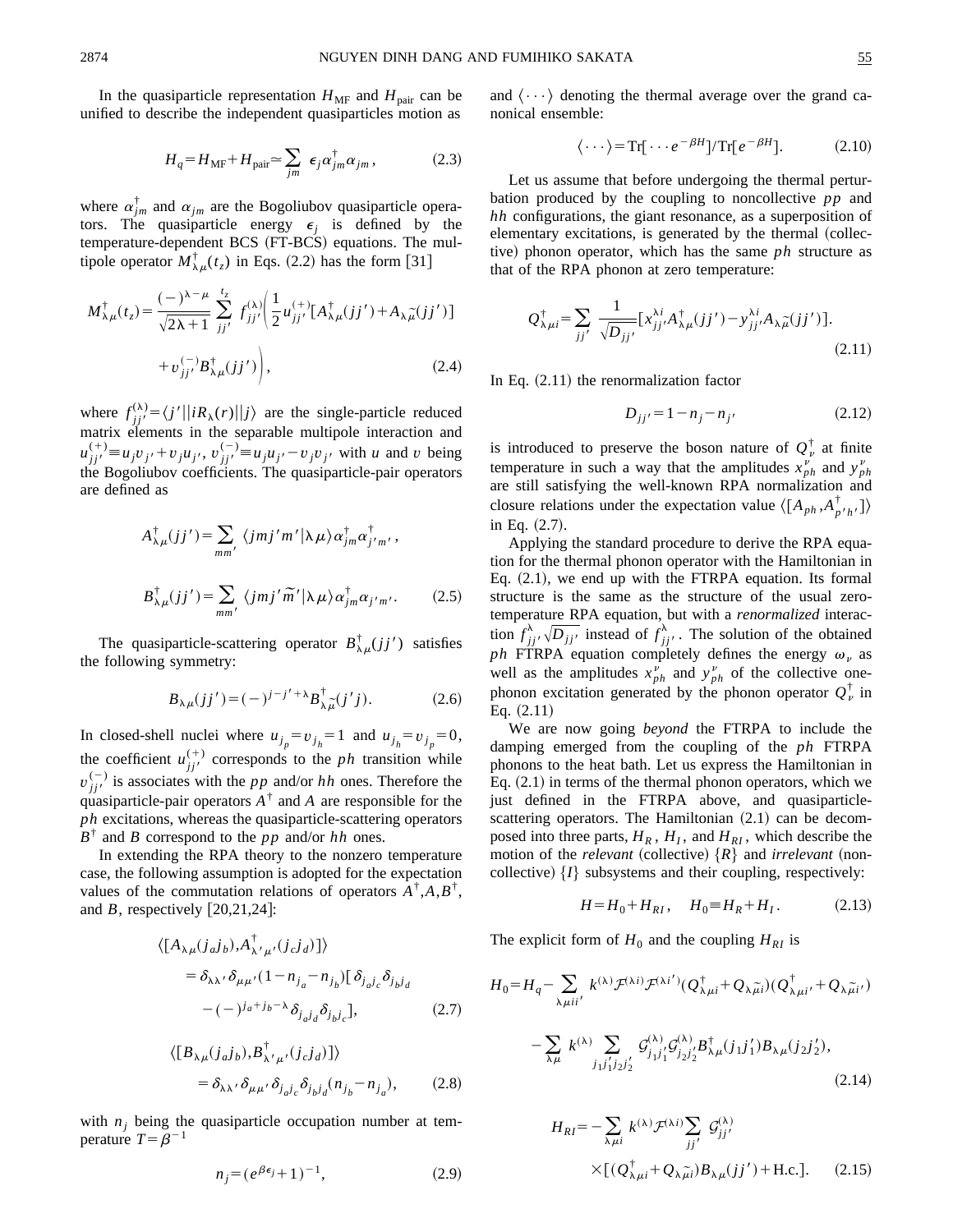In Eqs.  $(2.14)$  and  $(2.15)$  we use the following notations for the vertex functions:

$$
\mathcal{F}^{(\lambda i)} = \sum_{jj'} \sqrt{D_{jj'}} F^{(\lambda)}_{jj'} (x^{\lambda i}_{jj'} + y^{\lambda i}_{jj'}), \qquad (2.16)
$$

$$
F_{jj'}^{(\lambda)} = \frac{1}{2\sqrt{2}\sqrt{2\lambda+1}} f_{jj'}^{(\lambda)} u_{jj'}^{(+)},
$$
  

$$
\mathcal{G}_{jj'}^{(\lambda)} = \frac{1}{\sqrt{2}\sqrt{2\lambda+1}} f_{jj'}^{(\lambda)} v_{jj'}^{(-)}.
$$
 (2.17)

The vertex  $G_{jj'}^{(\lambda)}$  has a symmetry property

$$
\mathcal{G}_{jj'}^{(\lambda)} = (-)^{j-j'+\lambda} \mathcal{G}_{j'j}^{\lambda}.
$$
 (2.18)

The thermal damping of the phonon excitation can be studied introducing the following two-time Green's functions, which associate with ~*1) the propagation of a free phonon through the hot nuclear media,*

$$
G_{\lambda i;\lambda' i'}^-(t,t') = \langle \langle Q_{\lambda\mu i}(t); Q_{\lambda'\mu' i'}^{\dagger}(t') \rangle \rangle, \qquad (2.19)
$$

*(2) the coupling of a phonon with the quasiparticlescattering process,*

$$
\Gamma_{jj'\lambda;\lambda'i'}^-(t,t') = \langle \langle B_{\lambda\mu}(jj')(t); \mathcal{Q}_{\lambda'\mu'i'}^\dagger(t') \rangle \rangle, \tag{2.20}
$$

and with their backward processes, namely: *(3) the backward free-phonon propagation,*

$$
G^{\dagger}_{\lambda i;\lambda' i'}(t,t') = \langle \langle Q^{\dagger}_{\lambda \tilde{\mu} i}(t); Q^{\dagger}_{\lambda' \mu' i'}(t') \rangle \rangle, \qquad (2.21)
$$

*(4) the backward quasiparticle-phonon transition:*

$$
\Gamma^{+}_{jj'\lambda;\lambda'i'}(t,t') = \langle \langle B^{\dagger}_{\lambda\vec{\mu}}(jj')(t); \mathcal{Q}^{\dagger}_{\lambda'\mu'i'}(t') \rangle \rangle. \tag{2.22}
$$

Since we have regarded the *ph* phonons as quasibosons in the FTRPA, in the following we will consider  $[Q_{\lambda\mu i}, B_{\lambda'\mu'i'}(jj')] = 0$ . Applying the standard method to derive the equations for two-time Green's functions  $\langle\langle A(t);B(t')\rangle\rangle$  with the Hamiltonian in Eqs. (2.14) and  $(2.15)$ , we derive an hierarchy of Green's functions, which contains not only the functions  $(2.19)$ – $(2.22)$  but also the higher-order ones, such as  $\langle \langle BQ; Q^{\dagger} \rangle \rangle$ ,  $\langle \langle QQ; Q^{\dagger} \rangle \rangle$ ,  $\langle \langle BQQ; Q^{\dagger} \rangle \rangle$ , etc. In order to close this hierarchy we use Eq.  $(2.8)$  to decouple, e.g.,

$$
\langle \langle [B_{\lambda\mu}(j_{a}j_{b}), B_{\lambda'\mu'}(j_{c}j_{d})]Q_{\lambda\mu i}; Q^{\dagger}_{\lambda\mu i} \rangle \rangle
$$
  
=  $\delta_{j_{a}j_{c}} \delta_{j_{b}j_{d}} (n_{j_{b}} - n_{j_{a}}) \langle \langle Q_{\lambda\mu i}; Q^{\dagger}_{\lambda\mu i} \rangle \rangle$ . (2.23)

In this way we obtain a closed set of equations for the twotime Green's functions in Eqs.  $(2.19)$ – $(2.22)$ . Making the Fourier transformation to the energy variable  $\eta$ , we end up with a complete set of four equations for the Fourier components of the Green's functions. They are

$$
(\eta - \omega_{\lambda i}) G_{\lambda i; \lambda i}^-(\eta) + 2k^{(\lambda)} \mathcal{F}^{(\lambda i)} \sum_{jj'} \mathcal{G}_{jj'}^{(\lambda)} \Gamma_{jj'\lambda; \lambda i}^-(\eta) = \frac{1}{2\pi},
$$
\n(2.24)

$$
(\eta - \epsilon_j + \epsilon_{j'}) \Gamma_{jj'\lambda;\lambda i}^-(\eta) - 2(n_j - n_{j'}) k^{(\lambda)} \mathcal{G}_{jj'}^{(\lambda)}
$$
  
 
$$
\times \left( \sum_{i'} \mathcal{F}^{(\lambda i')} [\,G_{\lambda i';\lambda i}^-(\eta) + G_{\lambda i';\lambda i}^+(\eta)] + \frac{1}{2} \sum_{j_1 j'_1} \mathcal{G}_{j_1 j'_1}^{(\lambda)} [\, \Gamma_{j_1 j'_1 \lambda; \lambda i}^-(\eta) + \Gamma_{j_1 j'_1 \lambda; \lambda i}^+(\eta)] \right) = 0, \tag{2.25}
$$

$$
(\eta + \omega_{\lambda i}) G^{\dagger}_{\lambda i; \lambda i}(\eta) - 2k^{(\lambda)} \mathcal{F}^{(\lambda i)} \sum_{j j'} \mathcal{G}^{(\lambda)}_{j j'} \Gamma^{\dagger}_{j j' \lambda; \lambda i}(\eta) = 0, \qquad (2.26)
$$

$$
(\eta + \epsilon_j - \epsilon_{j'}) \Gamma^+_{jj'\lambda;\lambda i}(\eta) + 2(n_j - n_{j'}) k^{(\lambda)} \mathcal{G}^{(\lambda)}_{jj'} \left( \sum_{i'} \mathcal{F}^{(\lambda i')} [\,G^-_{\lambda i';\lambda i}(\eta) + G^+_{\lambda i';\lambda i}(\eta)] + \frac{1}{2} \sum_{j_1 j'_1} \mathcal{G}^{(\lambda)}_{j_1 j'_1} [\Gamma^-_{j_1 j'_1 \lambda; \lambda i}(\eta) + \Gamma^+_{j_1 j'_1 \lambda; \lambda i}(\eta)] \right)
$$
  
= 0. (2.27)

Using Eqs. (2.6) and (2.18), and  $\Gamma^+_{j_1}{}^i{}_{\lambda}{}^i{}_{\lambda}{}^j{}_{\lambda}$  ( $\eta$ ) = (-)<sup> $j-j'+\lambda \Gamma^-_{j'_j}{}^i{}_{\lambda}{}^i{}_{\lambda}{}^j{}_{\lambda}{}^j{}_{\lambda}{}^j{}_{\lambda}{}^j{}_{\lambda}{}^j{}_{\lambda}{}^j{}_{\lambda}{}^j{}_{\lambda}{}^j{}_{\lambda}{}^j{}_{\lambda}{}^j{}_{\lambda}{}^j{}_{\lambda}{}^j{}_{\lambda}{}^j{}_{\lambda}{}^j{}_{$ interchanged indices  $j \leftrightarrow j'$ . Therefore, one can also express  $G^{\dagger}_{\lambda i;\lambda i}(\eta)$  in Eq. (2.26) in terms of  $\Gamma^{\dagger}_{j j' \lambda; \lambda i}(\eta)$  as

$$
G_{\lambda i;\lambda i}^{+}(\eta) = \frac{2k^{(\lambda)}\mathcal{F}^{(\lambda i)}}{\eta + \omega_{\lambda i}} \sum_{j j'} \mathcal{G}_{j j'}^{(\lambda)} \Gamma_{j j' \lambda; \lambda i}^{-}(\eta). \tag{2.28}
$$

Substituting Eq. (2.28) for Eq. (2.24), we get the final set of two equations for the Green's functions  $G^{\dagger}_{\lambda i;\lambda i}(\eta)$  and  $\Gamma_{jj'\lambda;\lambda i}^-(\eta)$  in the form

$$
(\eta - \omega_{\lambda i}) G_{\lambda i; \lambda i}^-(\eta) + 2k^{(\lambda)} \mathcal{F}^{(\lambda i)} \sum_{jj'} \mathcal{G}_{jj'}^{(\lambda)} \Gamma_{jj'\lambda; \lambda i}^-(\eta) = \frac{1}{2\pi},
$$
\n(2.29)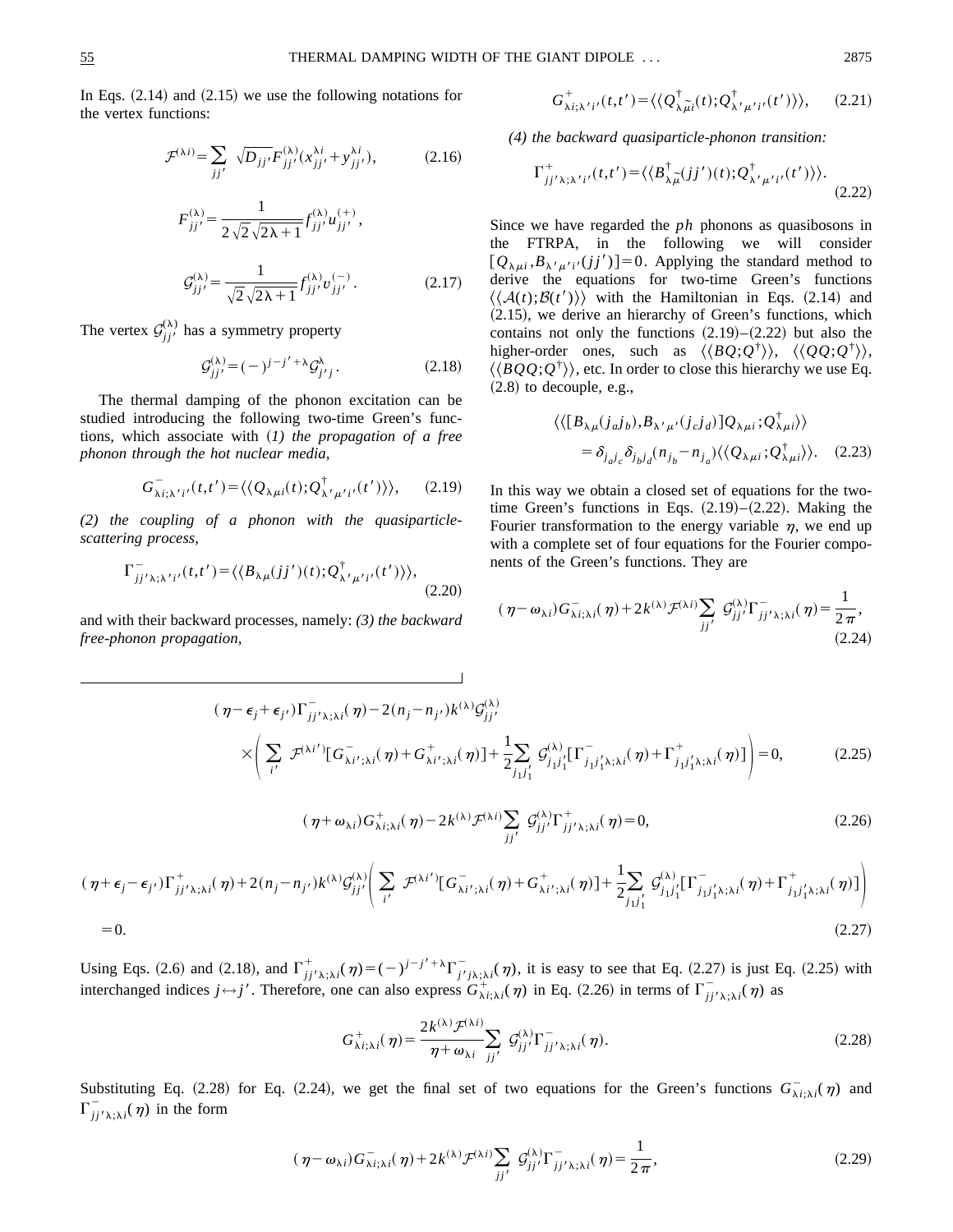$$
(\boldsymbol{\eta} - \boldsymbol{\epsilon}_j + \boldsymbol{\epsilon}_{j'}) \boldsymbol{\Gamma}_{jj'\lambda;\lambda i}^-(\boldsymbol{\eta}) - 2(n_j - n_{j'})k^{(\lambda)}\mathcal{G}_{jj'}^{(\lambda)} \bigg( \big[ 1 + \zeta_{\lambda i}(\boldsymbol{\eta}, \boldsymbol{\omega}_{\lambda i}) \big] \sum_{j_1 j_1'} \mathcal{G}_{j_1 j_1'}^{(\lambda)} \boldsymbol{\Gamma}_{j_1 j_1' \lambda; \lambda i}^-(\boldsymbol{\eta}) + \sum_{i'} \mathcal{F}^{(\lambda i')} G_{\lambda i';\lambda i'}^-(\boldsymbol{\eta}) \bigg) = 0.
$$
\n(2.30)

The factor  $\zeta_{\lambda i}(\eta,\omega_{\lambda i})$  in Eq. (2.30) arises from the backward process of phonon propagation in Eq. (2.21). It has the form

$$
\zeta_{\lambda i}(\eta, \omega_{\lambda i}) = \frac{2k^{(\lambda)}}{\eta + \omega_{\lambda i}} \mathcal{F}^{(\lambda i)} \sum_{i'} \mathcal{F}^{(\lambda i')}.
$$
\n(2.31)

The RHS of Eq. (2.31) shows that, for positive energies  $\eta$  and  $\omega_{\lambda i}$ , the contribution of this factor is proportional to  $O[(x_{jj'}^{(\lambda i)} + y_{jj'}^{(\lambda i)})^2]$ , which is a second-order effect in terms of the phonon amplitudes  $x_{jj'}^{(\lambda i)}$  and  $y_{jj'}^{(\lambda i)}$ .

The set of equations  $(2.29)$  and  $(2.30)$  represents the basic equations for Green's functions in our formalism, which allow one to study the damping of the thermal phonon excitations beyond the FTRPA. This can be seen clearly by considering the propagation of a phonon with number  $i' = i$  and multipolarity  $\lambda$ . Eliminating the function  $\Gamma_{j_1 j'_1 \lambda; \lambda i}^{\dagger}(\eta)$  from Eqs. (2.29) and (2.30) by expressing it in terms of  $G_{\lambda i',\lambda i'}(\eta)$ , we obtain the equation

$$
[\eta - \omega_{\lambda i} - P_{\lambda i}(\eta)]G_{\lambda i;\lambda i}(\eta) = \frac{1}{2\pi}.
$$
\n(2.32)

The polarization operator  $P_{\lambda i}(\eta)$  in Eq. (2.32) has the explicit form as

$$
P_{\lambda i}(\eta) = -4[k^{(\lambda)}\mathcal{F}^{(\lambda i)}]^{2} \frac{\Sigma_{jj'}[\mathcal{G}^{(\lambda)}_{jj'}]^{2}(n_{j}-n_{j'})/(\eta-\epsilon_{j}+\epsilon_{j'})}{1-2[1+\zeta_{\lambda i}(\eta,\omega_{\lambda i})]k^{(\lambda)}\Sigma_{jj'}[\mathcal{G}^{(\lambda)}_{jj'}]^{2}(n_{j}-n_{j'})/(\eta-\epsilon_{j}+\epsilon_{j'})}.
$$
\n(2.33)

The quantity  $\eta$  denotes the polarized thermal phonon energy under the thermal effects due to the coupling  $H_{RI}$  in Eq. (2.15). It is defined from the secular equation:

$$
\eta - \omega_{\lambda i} - P_{\lambda i}(\eta) = 0. \tag{2.34}
$$

The explicit expression for the *thermal damping*  $\gamma_{\lambda i}$  of the thermal one-phonon excitation is the imaginary part of the analytical continuation of the polarization  $P_{\lambda i}(\eta)$  into the complex energy plane

$$
P_{\lambda i}(\eta \pm i\varepsilon) = P_{\lambda i}(\eta) \mp i\gamma_{\lambda i}(\eta). \tag{2.35}
$$

Using the symbolical identity

$$
\frac{1}{\eta - \omega \pm i\varepsilon} = \mathcal{P} \frac{1}{\eta - \omega} \mp i\pi \delta(\eta - \omega),\tag{2.36}
$$

with  $\varepsilon \to 0$ , we get the expression for the damping  $\gamma_{\lambda i}(\eta)$  in the form

$$
\gamma_{\lambda i}(\eta) = -4\pi \frac{k^{(\lambda)} [\mathcal{F}^{(\lambda i)}]^2 R^{(\lambda)}(\eta)}{\{1 - 2[1 + \zeta_{\lambda i}(\eta, \omega_{\lambda i})]L^{(\lambda)}(\eta)\}^2 + 4\pi^2 \{[1 + \zeta_{\lambda i}(\eta, \omega_{\lambda i})]R^{(\lambda)}(\eta)\}^2},
$$
\n(2.37)

where

$$
R^{(\lambda)}(\eta) = k^{(\lambda)} \sum_{jj'} \left[ \mathcal{G}_{jj'}^{(\lambda)} \right]^2 (n_j - n_{j'}) \, \delta(\eta - \epsilon_j + \epsilon_{j'}), \tag{2.38}
$$

$$
L^{(\lambda)}(\eta) = k^{(\lambda)} \sum_{jj'} \left[ \mathcal{G}_{jj'}^{(\lambda)} \right]^2 (n_j - n_{j'}) \mathcal{P} \frac{1}{\eta - \epsilon_j + \epsilon_{j'}},
$$
\n(2.39)

and  $P$  indicates the principal value of the corresponding integral. The poles of the polarization operator  $P_{\lambda i}(\eta)$  in Eq.  $(2.33)$  correspond to the *pp* and *hh* levels at finite temperature when the  $H_{RI}$  is switched off. The damping  $\gamma_{\lambda i}$  of the thermal one-phonon excitation vanishes in cold nuclei as the factor  $(n_j - n_{j'})$  in Eqs. (2.33) and (2.37) becomes zero at  $T=0$ . In the Appendix, we show, by considering the simple example of a damped harmonic oscillator, that the imaginary part of the analytical continuation of the polarization operator into the complex energy plane is indeed the thermal damping, while its real part gives the energy shift.

The strength function, corresponding to the damping of thermal phonon, has the Lorenzian form as

$$
S_{\lambda i}(\eta) = \frac{1}{\pi} \frac{\gamma_{\lambda i}(\eta)}{\left[\eta - \omega_{\lambda i} - P_{\lambda i}(\eta)\right]^2 + \gamma_{\lambda i}^2(\eta)},\quad(2.40)
$$

which provides the information about the evolution of the hot GDR.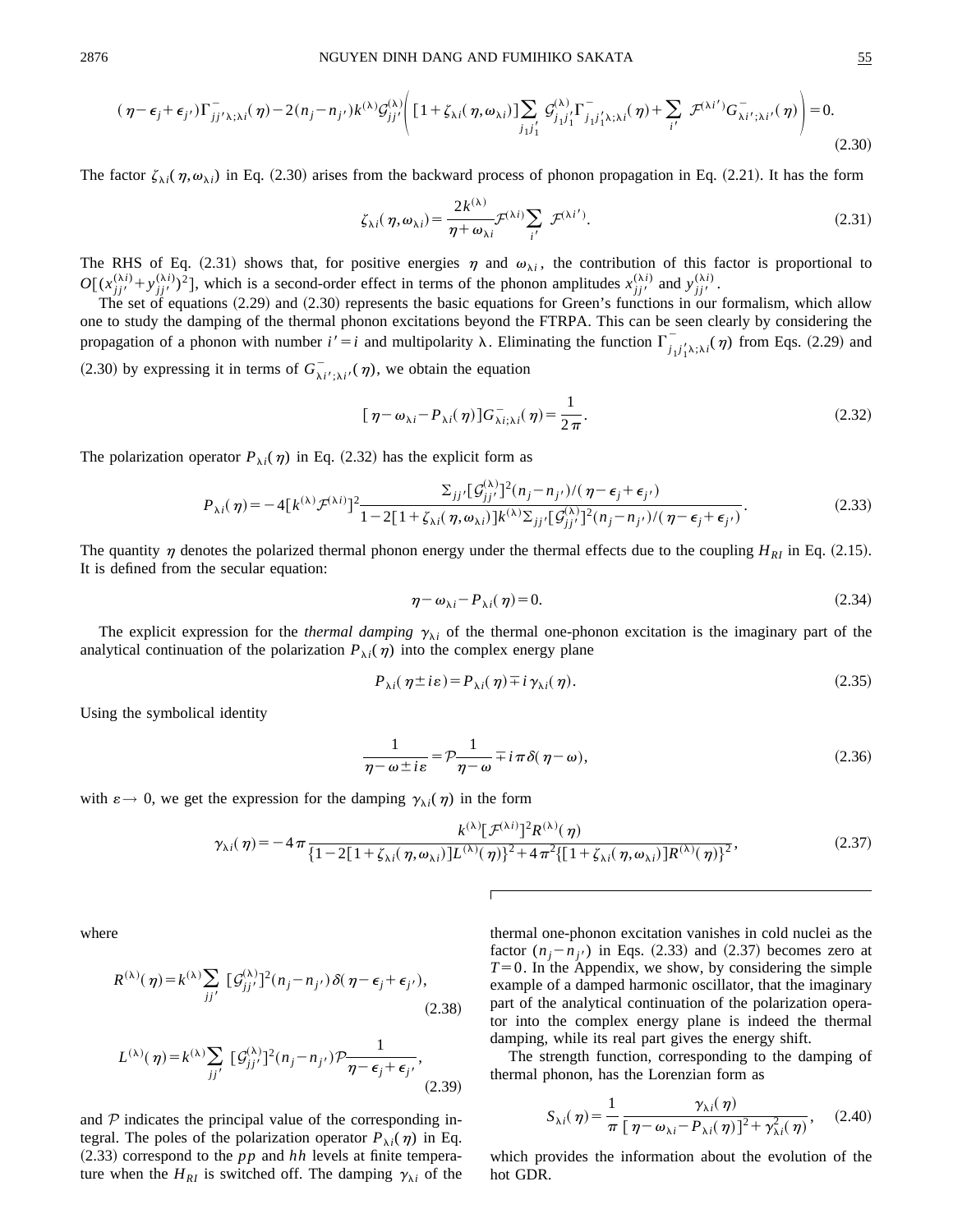The thermal damping width  $\Gamma_{\lambda}^{\text{ITD}}$  integrated over the energy interval  $(E_1, E_2)$ , where the GDR is localized is now calculated using the strength function in Eq.  $(2.40)$  as

$$
\Gamma_{\lambda i}^{\text{ITD}} = \sqrt{\frac{m_k(\lambda i)}{m_0(\lambda i)} - \overline{E}^2},
$$
\n(2.41)

where

$$
m_k(\lambda i) = \int_{E_1}^{E_2} S_{\lambda i}(\eta) \, \eta^k d\eta \tag{2.42}
$$

is the *k* moment, and

$$
\overline{E} = \frac{m_1(\lambda i)}{m_0(\lambda i)}\tag{2.43}
$$

is the energy centroid. Hereafter we call the width  $\Gamma_{\mu}^{\text{ITD}}$  the *integrated thermal damping width*.

The results obtained above are different from solving the conventional SC-FTRPA equation in two steps. The reason is the SC-FTRPA considers the *pp* and *hh* configurations at finite temperature as elementary excitations on the same footing with the *ph* ones. Therefore the *p p* and *hh* configurations in the SC-FTRPA partly participate to the collective motion restoring the strength and collectivity. The normalization condition within the conventional SC-FTRPA contain, beside the amplitudes  $x_{jj'}^{\lambda i}$  and  $y_{jj'}^{\lambda i}$ , also the amplitude  $\psi_{jj'}^{\lambda i}$  and  $\phi_{jj'}^{\lambda i}$ , arising from the operators  $B_{jj'}^+(\lambda i)$  and  $B_{jj'}(\lambda i)$ , respectively. Therefore no thermal damping width for the SC-FTRPA modes can take place  $[19-25]$ . In our formalism, the *pp* and *hh* configurations are expressed in terms of noncollective degrees of freedom. Consequently, they do not participate in constructing the collective *ph* excitations. Therefore they are treated *beyond* the *ph* FTRPA. Under this treatment they induce an irreversible coupling  $H<sub>RI</sub>$  of collective *ph* phonon to the noncollective subspace, constituting the heat bath. This phonon-heat bath coupling leads to the thermal damping of the *ph* phonon in the collective subspace after projecting out the noncollective degrees of freedom [function  $\Gamma_{ss',\nu'}^-(\eta)$ ]. This situation is very similar to the quantal spreading (at  $T=$  0), which occurs in the 1*p*1*h* subspace, when the *ph* RPA phonons are coupled to the  $2p2h$  (two-phonon) configurations beyond RPA. The latter is however reversible because of the limitation of the 2*p*2*h* space.

As the apparent width of the GDR observed in highly excited nuclei contains both the quantal spreading width  $\Gamma^{\downarrow}$ and the integrated thermal damping width  $\Gamma_{\mu}^{\text{ITD}}$ , it is useful to unify these two mechanisms in one single description of the total width. This is done in the next section.

### **III. SEMIMICROSCOPIC UNIFICATION OF QUANTAL AND THERMAL DAMPINGS**

A consistent microscopic unification of quantal and thermal dampings requires a systematic derivation of the total width, which contains both quantal spreading and thermal damping widths in a microscopic way. In the present work we restrict ourselves only by combining the quantal spreading width  $\Gamma_Q$  existing at zero temperature with the thermal

damping width  $\Gamma_{\mu}^{\text{ITD}}$  of the GDR at nonzero temperature, discussed in the previous section. For the quantal spreading width  $\Gamma$ <sub>O</sub>, we assume it is given separately within the framework of some microscopic approach such as in Refs. [23]. The standard theory  $[32]$  for evaluating strength functions is applied for folding two quantal and thermal distributions of the GDR in hot nuclei as follows.

According to the compound nucleus hypothesis, we may assume that the compound nuclear state  $|c(E^*)\rangle$  at the excitation energy  $E^*$  is given as a combination of excited multiquasiparticle states  $|\mu(E^*)\rangle$ 

$$
|c(E^*)\rangle = \sum_{\mu} X_{\mu}^c |\mu(E^*)\rangle.
$$
 (3.1)

The dipole-dipole residual interaction beyond the thermal mean field leads to the  $B(E1)$  distribution for each multiquasiparticle state  $|\mu(E^*)\rangle$  over the higher-lying ones. If the multiquasiparticle states are associated with the collective thermal phonon ones as within the framework of FTRPA (i.e.,  $\langle \mu' | \cdots | \mu \rangle = \langle Q_{\mu'} \cdots Q_{\mu}^{\dagger} \rangle$ ), this corresponds to the distribution of thermal one-phonon excitations

$$
|c\rangle = \sum_{\mu} X_{\mu}^{c} | \mu \rangle, \tag{3.2}
$$

where in the case of rotation the state  $|\mu\rangle$  in general has three spherical components, i.e.,  $|\mu\rangle \equiv |\mu, k\rangle$  with  $k=1, 2,$ and 3. This distribution would represent the GDR built on top of the compound levels in Eq.  $(3.1)$  if the description of the GDR as stationary quantal eigenstates  $(i.e., without$ mal damping) were valid. In that case the GDR would couple only to particular quantal doorway states, containing the lowlying surface vibrations. The GDR acquires then a *quantal* (spreading) width  $\Gamma$ <sub>O</sub>. In reality, this will not be a general situation because the nuclear shape fluctuations  $[34]$ , rotational damping  $[33,35]$  as well as the irreversible coupling to *p p* and *hh* configurations, proposed in the present work may cause the variation of the GDR frequencies within the ensemble of compound states. The result is an *additional spreading* width of the GDR over compound states under the effects of shape fluctuations and/or rotational damping or the *thermal damping* (a definite lifetime) of the GDR caused by the irreversible coupling  $H_{RI}$  in Eq. (2.15).

Based on this point of view we apply the system of equations for evaluating the strength functions of the GDR within the *motional damping* scheme, given by the standard theory [32] following Refs.  $[34,35]$  as

$$
P(E) = \frac{1}{2\pi} \frac{\Gamma}{\left(E - \overline{E} - \delta E\right)^2 + \left(\frac{1}{2}\Gamma\right)^2},\tag{3.3}
$$

$$
\Gamma = \Gamma_Q + [\Delta \omega_0]^2 \int_{-\infty}^{+\infty} P(x+\bar{E}) \frac{2\Gamma_\mu}{(E-x)^2 + \Gamma_\mu^2} dx,
$$
\n(3.4)

$$
\delta E = [\Delta \omega_0]^2 \int_{-\infty}^{+\infty} P(x+\bar{E}) \frac{E-x}{(E-x)^2 + \Gamma_\mu^2} dx. \quad (3.5)
$$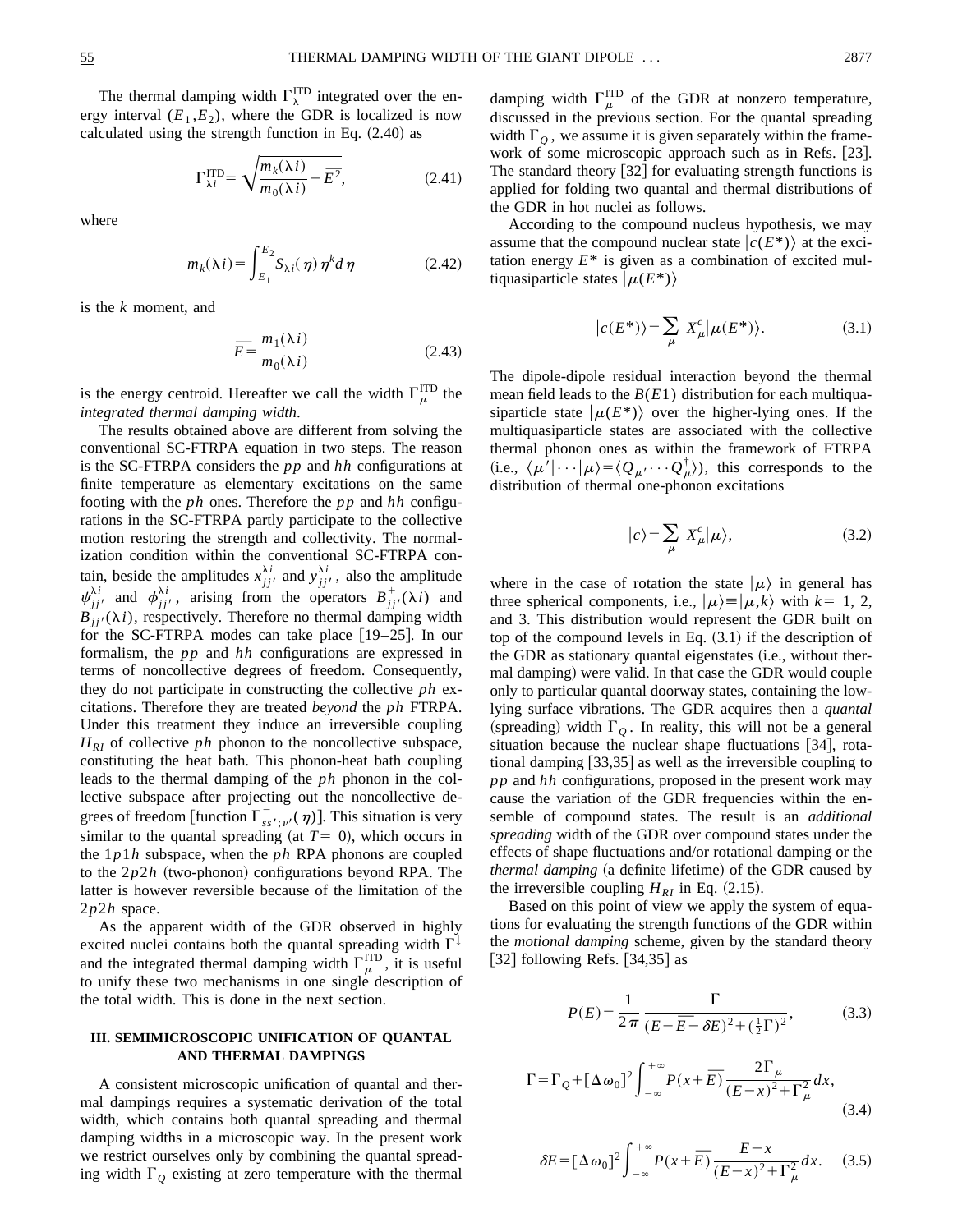Here as in Refs.  $\left[34,35\right]$  *P(E)* is the strength distribution of the GDR, localized at the energy  $E = \overline{E}$ . The quantity  $\Delta \omega_0$ denotes the average deviation of the phonon energy  $\Delta \omega_0 = \sqrt{\langle (\eta - \omega)^2 \rangle}$ . Since we are only focusing on the effects of the coupling  $H_{RI}$ , the thermal damping of the GDR states  $|\mu\rangle$  over the compound nucleus state  $|c\rangle$  is characterized by the integrated thermal damping width  $\Gamma_{\mu} = \Gamma_{\mu}^{\text{ITD}}$ alone, which has been calculated microscopically in the previous section. Finally, the quantity  $\Gamma_Q$  is the quantal spreading width associated with the coupling to more complicated states such as  $(2p2h)$  ones (cf. also Ref. [36]).

It should be mentioned that at high temperature (above around  $T=5$  MeV) the disappearance of shell effects turns the energy functional into the one given by the liquid drop model. In the theory of Fermi liquids the damping of giant resonances is described as the absorption of the nuclear zero sound. The absorption coefficient  $\gamma$  for a single GDR mode with energy  $\eta$  is found analytically from the Landau collisional integral as

$$
\gamma = a[\ \eta^2 + (2\,\pi T)^2],\tag{3.6}
$$

where the first term  $a\eta^2$  corresponds to the damping of the GDR in the cold system whereas the second term contains a *T*<sup>2</sup> dependence of the damping at finite temperature. We note, however, that the effects due to the finiteness of the nucleus were ignored in Eq.  $(3.6)$ . These effects are known to be responsible for large thermal fluctuations, which contribute significantly in enlarging the width of the hot GDR. Unfortunately, to our best knowledge, a fully microscopic derivation of the parameter  $\gamma$  in hot nuclei is still absent and, in general, more detailed investigations are called for. In finite surface dominated systems, for instance, a linear dependence on  $\eta$  and *T* for  $\gamma$  in Eq. (3.6) has been suggested in Ref. [22]. However the numerical calculations in realistic hot nuclei  $[23]$  have shown that the fragmentation of the hot GDR does not change much with varying temperature up to around 3 MeV even with the  $T^2$  dependence of  $\gamma$  as in Eq.  $(3.6)$  taken into account. Therefore it is unlikely that there will be a significant change in the width of the hot GDR at  $T \sim 4-5$  MeV after including the  $T^2$  dependence except that the fine structure of the GDR distribution is smeared out [28]. Taking into account these results and also the fact that in the present paper we concentrate the attention only on the thermal damping mechanism due to the coupling of collective *ph* modes to the noncollective *pp* and *hh* configurations, we do not include the  $T^2$  dependence here.

The exact solution of the system described by Eqs.  $(3.3)$ –  $(3.5)$  has been studied in Ref. [35]. In order to find a good starting point for the iteration procedure, it has been suggested to substitute Eq.  $(3.3)$  for Eqs.  $(3.4)$  and  $(3.5)$ . When the main contribution to the integrals in Eqs.  $(3.4)$  and  $(3.5)$ comes around  $x \approx E$  after this substitution, one may set the energy shift  $\delta E(x) \approx \delta E(E)$  and  $\Gamma(x) \approx \Gamma(E)$  in the integrand. In this case both integrals can be carried out analytically. The result is the linear equations for the initial values of  $\Gamma$  and  $\delta E$ , which already provide a good approximation to the exact solution so that only few iterations are needed. With the present form of Eqs.  $(3.3)$ – $(3.5)$ , we obtain for the initial values of  $\Gamma$  and  $\delta E$  simpler expressions than those given in Ref. [35]. They are



FIG. 1. Schematic model under consideration.

$$
\Gamma = \Gamma_Q + [\Delta \omega_0]^2 \frac{\Gamma + 2\Gamma_{\mu}^{\text{ITD}}}{[(E - \overline{E} - \delta E)^2 + (\frac{1}{2}\Gamma + \Gamma_{\mu}^{\text{ITD}})^2]},
$$
\n(3.7)

$$
\delta E = \frac{(\Gamma - \Gamma_Q)(E - \overline{E})}{2(\Gamma + \Gamma_{\mu}^{\text{ITD}}) - \Gamma_Q}.
$$
\n(3.8)

Before evaluating Eqs.  $(3.7)$  and  $(3.8)$  in the next section, it is worth mentioning how the damping width  $\Gamma_{\mu}$  in Eqs.  $(3.4)$  and  $(3.5)$  has been evaluated so far. In Ref.  $[34]$ the thermal fluctuations of the nuclear shape have been considered for a hot nucleus with mass  $A = 110$  carrying no angular momentum. The estimation  $\Gamma_u \approx 1.7T^3$  and  $\Delta \omega_0$  = 1.3 $\sqrt{T}$  extracted from the Fermi gas model has been used. The FWHM of the GDR obtained by solving Eqs.  $(3.4)$ and (3.5) with these value of  $\Gamma_{\mu}$  and  $\Delta \omega_0$  has shown an effect due to motional *narrowing*. Namely, the FWHM at *T* $\geq$ 2 MeV is almost equal to its value at *T*=0. Meanwhile the calculations with  $\Gamma_{\mu}=0$  in Eqs. (3.4) and (3.5) gave a FWHM of GDR, which grows almost linearly with increasing temperature. Both of these results disagree with the temperature dependence of the apparent width of the GDR, which has been observed in experiments  $[2-8]$ .

# **IV. NUMERICAL CALCULATIONS FOR THE GDR WIDTH IN HOT NUCLEI WITHIN A SCHEMATIC MODEL**

In this section we apply the proposed approach to a simplest realization for the hot GDR in a system with mass  $A=112$ , which is provided by the schematic model in Fig. 1. It consists of four  $\Omega$ -generate equidistant shells, which are symmetrically located at both sides of the Fermi level and interact via the separable dipole-dipole force with the same matrix element in the dipole operator in Eq.  $(2.4)$ :  $f_{12} = f_{13} = f_{24} = f$ . Here the subscripts 1 and 3 numerate the two shells above the Fermi level, while 2 and 4 those below it. This model generates one collective *ph* phonon excitation (the transition  $2\rightarrow 1$ ), which is coupled to the thermal *pp* (the transition  $1 \rightarrow 3$ ) and *hh* (the transition  $4 \rightarrow 2$ ) configurations.<br>The energies of four shells are, respectively, respectively,  $\epsilon_1 = -\epsilon_2 = E/2$ ,  $\epsilon_3 = -\epsilon_4 = 3E/2$  with a value  $E = 6$  MeV, chosen as the distant between shell. The FTRPA equation and Eq.  $(2.34)$  have analytical solutions in this model.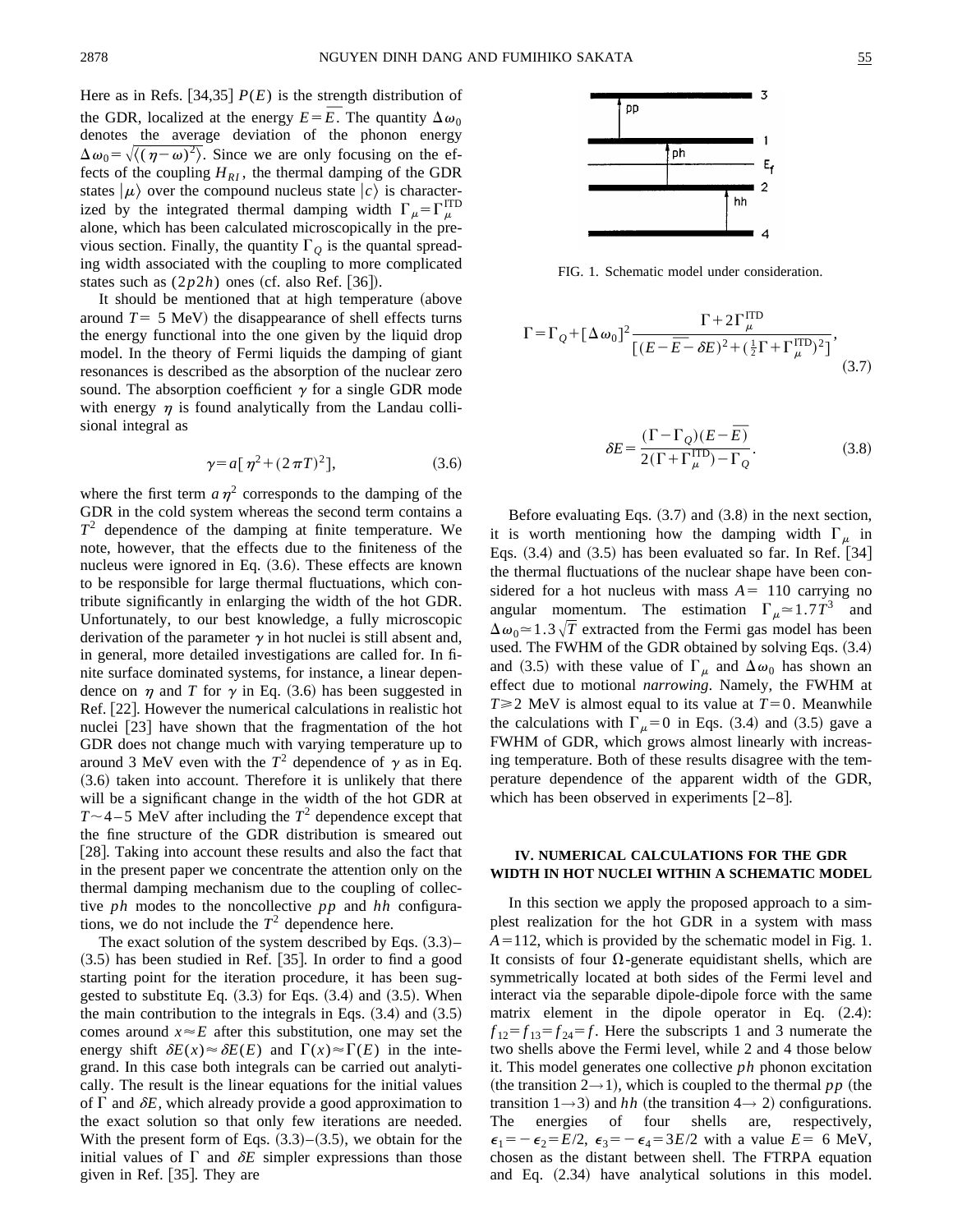The parameter  $C = \frac{2}{3}k(\Omega f)^2$  of the dipole interaction is adjusted in such a way that the phonon energy

$$
\omega = E \sqrt{1 - C \frac{(1 - 2n_1)}{E}}, \quad n_1 = (e^{\beta \epsilon_1} + 1)^{-1} \quad (4.1)
$$

reproduces the empirical energy  $\overline{E}_{\text{GDR}}$  of the GDR at *T*=0:  $\omega_{T=0}$ = $\overline{E}_{GDR}$ = 16 MeV. This value of  $C_{T=0}$  is extrapolated to  $T \neq 0$ .

The thermal damping in Eq.  $(2.37)$  is given by

$$
\gamma(\eta) = \frac{\varepsilon C^2 E^2 \eta (1 - 2n_1)(n_1 - n_3)r(\eta, E, \varepsilon)}{2 \omega \{[1 + 2CEz(\eta, \omega)/(\eta^2 - E^2)]^2 r^2(\eta, E, \varepsilon) + [4\varepsilon CE\eta z(\eta, \omega)]^2\}},
$$
\n(4.2)

where

$$
r(\eta, E, \varepsilon) = [(\eta + E)^2 + \varepsilon^2][(\eta - E)^2 + \varepsilon^2], \qquad (4.3)
$$

$$
z(\eta,\omega) = [1 + \zeta(\eta,\omega)](n_1 - n_3), \qquad (4.4)
$$

and the representation

$$
\delta(\eta) = \frac{1}{2\pi i} \left( \frac{1}{\eta - i\varepsilon} - \frac{1}{\eta + i\varepsilon} \right) = \frac{1}{\pi} \frac{\varepsilon}{\eta^2 + \varepsilon^2}
$$
(4.5)

is applied for the  $\delta$  function.

The factor  $\zeta$  in Eq. (2.31) arising from the backward process in Eq. (2.21) is

$$
\zeta(\eta,\omega) = \frac{CE(1-2n_1)}{8\omega(\eta+\omega)},\tag{4.6}
$$

and the polarization operator in Eq.  $(2.33)$  has the form

$$
P(\eta) = \frac{(\eta + \omega)C^2 E^2 (1 - 2n_1)(n_1 - n_3)}{4\omega(\eta + \omega)\left[\eta^2 - E^2 + 2CE(n_1 - n_3)\right] + C^2 E^2 (1 - 2n_1)(n_1 - n_3)}.
$$
\n(4.7)

The finite  $\varepsilon$  in Eqs. (4.2), (4.3), and (4.5) plays a role of a smearing parameter in calculating the strength function. It can also account for coupling of 2*p*2*h* states to even more complicated configurations. In numerical calculations in realistic nuclei, to avoid spurious results,  $\varepsilon$  is usually chosen to be sufficiently small  $(0.1 \le \epsilon \le 1 \text{ MeV})$  such as the lowest moments of the strength function are insensitive to its actual value. In the following we choose  $\varepsilon = 1$  MeV and the shell distance  $E=6$  MeV. The GDR centroid energy at  $T=0$  has been taken from the  $(\gamma, n)$  reaction data for Sn isotopes [37]  $\overline{E}_{GDR}$  = 16 MeV.

The solutions of Eq.  $(2.34)$  are presented in Fig. 2 as a function of temperature. The level with energy equal to 16 MeV at  $T=0$  corresponds to the GDR energy, while the one with energy  $E=6$  MeV at  $T\rightarrow 0$  arises from the *pp* and *hh* configurations. As seen from Fig. 2, the temperature dependence of the GDR energy becomes weaker by switching-on the coupling to the thermal quasiparticle-scattering field (compare thick and thin curves). The dashed curves are obtained without the factor  $\zeta$  in the polarization operator. The comparison between solid and dashed curves shows that the effect due to the backward process in Eq.  $(2.21)$  on the energy levels is negligible.

The strength function within the conventional SC-FTRPA at several temperatures and the  $m_0(1^-)$ -moment as a function of *T* are depicted in Fig. 3. Since the  $m_0(1^-)$ -moment decreases slightly at  $T \ge 2$  MeV, the total strength of the distribution  $S(1^-, \omega)$  also decreases as *T* increases. In order to keep the EWSR temperature independent, we renormalize the strength function  $S(1^-, \omega)$ , dividing it by  $m_0(1^-)$ . The result is shown at the bottom of Fig. 3. As expected, apart from a downward shift of the GDR localization, no change in the GDR shape occurs in the SC-FTRPA. The shift of the GDR energy takes place since we have fixed the parameter  $C = C_{T=0}$ . One could readjust the parameter *C* so as to reproduce the GDR energy at each temperature within the FTRPA. This would increase the absolute value of *C*  $(C<0)$ , indicating an increase of the dipole-dipole correlations at finite temperature. As the study of the temperature dependence of the effective forces is not complete, we prefer to keep the parameter *C* independent of temperature.

We calculated the damping  $\gamma(\eta)$  from Eq. (4.2) and the polarization operator  $P(\eta)$  from Eq. (4.7) as a function of temperature. The obtained values are used to calculate the strength function in Eq.  $(2.40)$ , which describes the damping of the thermal one-phonon excitation. The results of the calculation of the strength function at several temperatures are displayed in Fig. 4. The high-lying peak of this strength function corresponds to the GDR. It has no width at  $T\rightarrow 0$ and becomes broader noticeably with increasing the temperature. At the same time there appears a new peak caused by the *p p* and *hh* transitions in the low energy region at around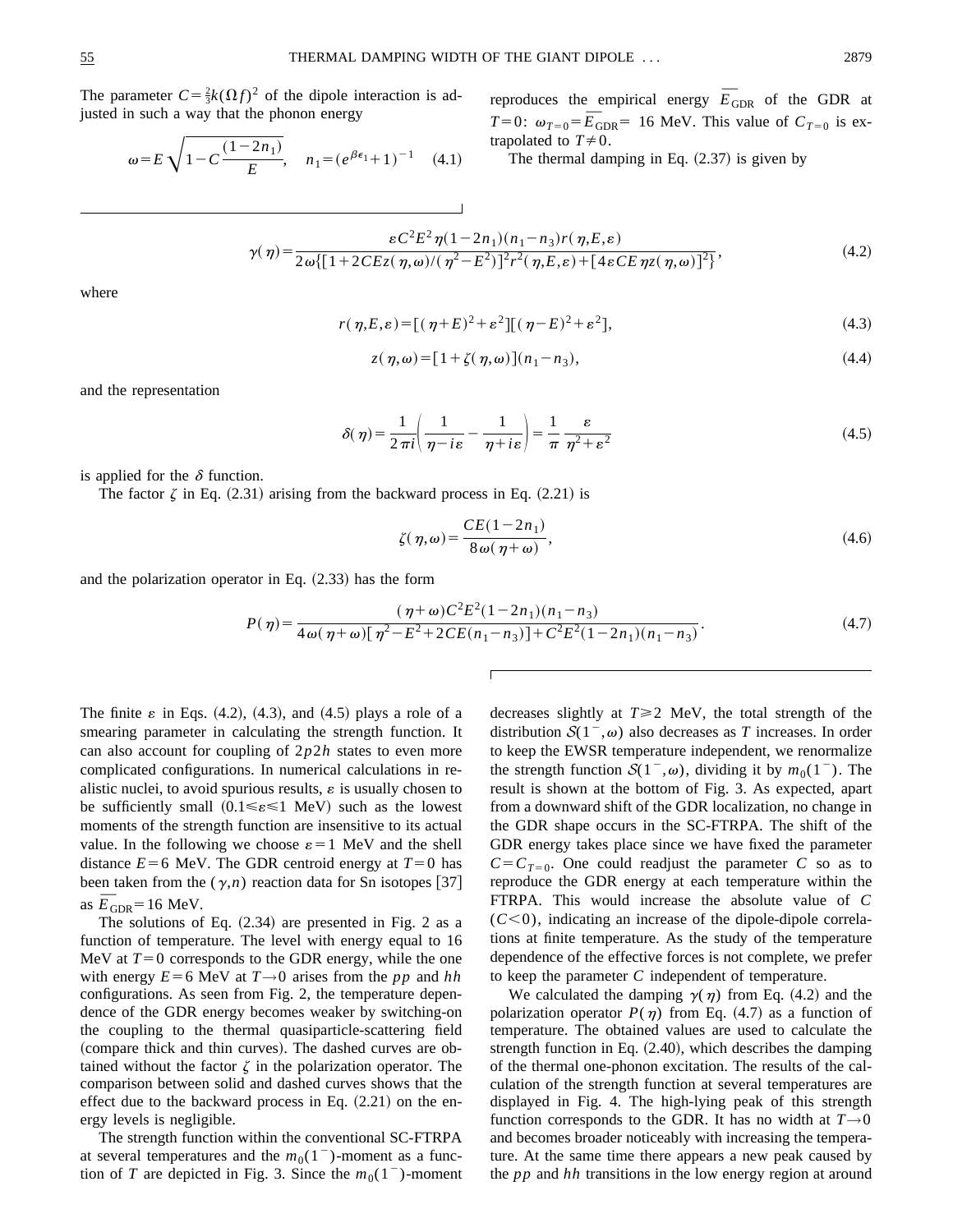

FIG. 2. Energy levels as a function of temperature. Thin curves correspond to the case when the interaction is switched off. The energies  $\eta$  from Eq. (2.34) with and without backward process are given by the thick solid and dashed curves, respectively.

8 MeV, which arises from the level with energy equal to 6 MeV at  $T\rightarrow 0$  and can be regarded as the oversimplified influence of the noncollective degrees of freedom in hot nuclei. A clear transfer of the strength from the region of GDR to the low-lying peak is observed at  $T > 2$  MeV. The strength of the GDR peak is reduced while the strength concentrated on the low-lying mode increases with increasing tempera-



FIG. 3. SC-FTRPA strength function (top) at several temperatures  $T=0, 2, 4$ , and 6 MeV and the moment  $m_0(1)$  as a function of temperature (middle). The renormalized strength function  $S(1^-, \omega) \times m_0(1^-)$  is depicted at the bottom. In the top and bottom parts, a thinner curve represents the result obtained at a higher temperature.



FIG. 4. Strength function  $S_1(\eta)$  in Eq. (2.40) at several temperatures *T*.

ture, preserving the total integrated strength in the whole energy region from 0 up to 20 MeV. At  $T \ge 4-6$  MeV the peak corresponding to the GDR is disappearing as its strength is almost exhausted by the low-lying mode. The appearance of this low-lying mode in our schematic model is interesting in the sense that it leads to a loss of strength of the GDR peak in hot nuclei and ultimately to its disappearance at high temperature. As this mode is located below 10 MeV its deexcitation must be within the low energy component of the  $\gamma$  spectra, which is mainly coming from the statistical decay of the final nuclei formed after particle decay from the compound system. Since in realistic nuclei there are many *pp* and *hh* configurations at finite temperature, the low-lying states are not concentrated in one single mode, but strongly fragmented. This makes the observation of these low-lying modes difficult. In fact, after subtracting the lowenergy component and the high-lying one due to the protonneutron bremsstrahlung  $[6-8]$ , the GDR in the energy interval  $10 \le E_{\gamma} \le 20$  MeV has been observed and its collectivity is reduced at high excitation energy  $[38]$ . A possibility for the low-lying component around 8 MeV in the  $\gamma$  spectrum at high temperature, which absorbs the main strength of the GDR, has been the subject of recent discussions by the MEDEA Collaboration at the GANIL facility  $|8|$ .

In order to see the detail behavior of the thermal damping of the GDR we calculated the integrated thermal damping width  $\Gamma_{\mu}^{\text{ITD}}$  in Eq. (2.41) using the obtained strength function. The results are displayed in Fig. 5. It is important to properly define the energy region of the GDR in performing the inte-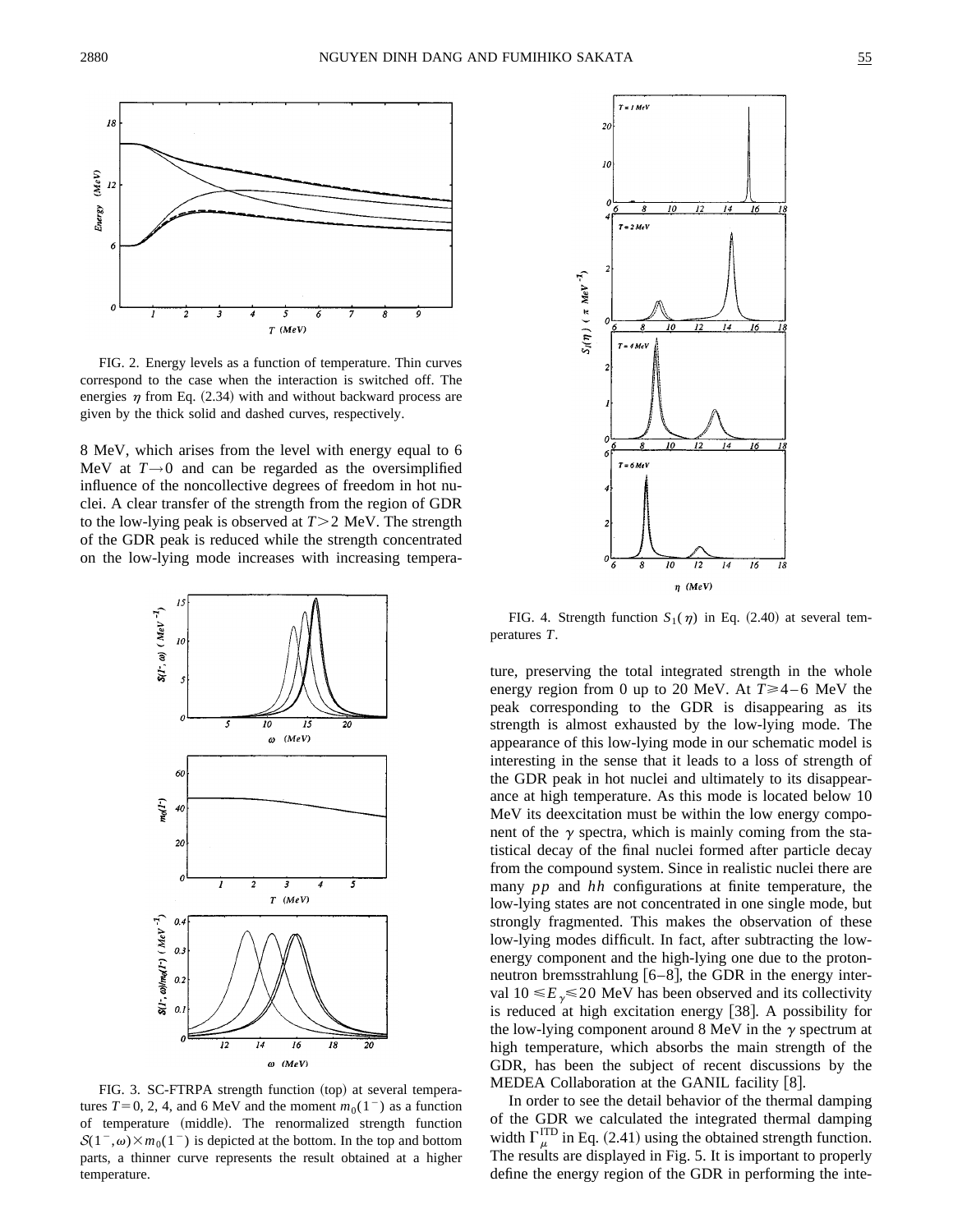

FIG. 5. Integrated thermal damping width  $\Gamma_{\mu}^{\text{ITD}}$  as a function of temperature. Solid curves are obtained with the factor  $\zeta$ , while the dashed curves are without this factor. Thick curves (solid and dashed) represent the results, where the lower integration limit in Eq.  $(2.42)$  is chosen as the pole of the polarization operator in Eq.  $(4.7)$ . Thin curves (solid and dashed) are obtained after carrying out the integration within the fixed interval  $10 \le \omega \le 20$  MeV.

gration. Irrespectively of the value of the thermal damping  $\gamma(\eta)$ , a separation of the GDR and the low-lying peak (see Fig. 4) is always possible by the poles of the polarization operator in Eq.  $(4.7)$ , at which the strength function in Eq.  $(2.40)$  becomes zero. The temperature dependence of this pole is illustrated in Fig. 2 by the thin curve, started from 6 MeV. This energy provides us with the proper lower limit of the integration in Eq.  $(2.42)$  while the upper limit is fixed at 20 MeV. As seen in Fig. 5, the integrated thermal damping width of the GDR (thick curves) increases strongly with increasing temperature up to around  $T \sim 2$  MeV. At  $T \sim$  2–2.5 MeV the GDR integrated thermal damping width  $\Gamma_{\mu}^{\text{ITD}}$  clearly reaches a saturated value. In the hightemperature region  $T \ge 6$  MeV, where the GDR is disappearing (Fig. 4), it starts to decrease very slowly. It would not be accurate to carry out the integration over the fixed energy interval  $10 \le E_{\gamma} \le 20$  MeV since there is an additional contribution from the tail of the low-lying mode (see Fig. 4). This contribution would lead to an enhancement of the width at around  $T \sim 3-4$  MeV (thin curve in Fig. 5). The contribution from the low-lying mode should be eliminated in the discussion of the GDR width. The strength function and the integrated thermal damping width practically do not change by neglecting the effects due to the backward phonon propagation ( $\zeta=0$ ) (dashed curves in Figs. 3 and 5).

The numerical calculations clearly show that the coupling  $H_{BI}$  [Eq.  $(2.15)$ ] of the hot GDR to noncollective degrees of freedom in the heat bath leads to a manifestation of the temperature dependence for the GDR damping. Moreover this thermal damping reproduces quite well the tendency observed in the experiments. Namely, the thermal damping width of the GDR increases sharply with increasing temperature *T* up to around 2–2.5 MeV and reaches a saturation at higher temperatures. For a comparison, it is worth mentioning that the temperature at which the thermal damping width of the GDR reaches the saturation as well as the saturated value for the damping width itself are considerably *lower* than those calculated in Ref.  $[26]$ . The saturation of the GDR thermal damping width has a simple interpretation in this model. As discussed above, the irreversible coupling of highlying collective mode (representing the GDR) to the lowlying configuration (appearing at  $T\neq 0$ ) leads to the energy dissipation of the former to the latter. This dissipation, on the one hand, increases the damping, on the other hand reduces the strength of the high-lying peak, conserving the total integrated dipole strength [the energy-weighted sum rule (EWSR)] in the whole energy interval  $0<\eta<20$  MeV. The competition of these two effects leads to the saturation of the GDR thermal damping width at a certain temperature *T*. At  $T \geq 4-6$  MeV the GDR is hard to be seen as its strength is almost absorbed by the low-lying mode. Obviously the EWSR is conserved only for the total system  $(0<\eta<20)$ MeV), while it decreases as increasing  $T$  in the collective subspace, corresponding to the GDR peak  $(11 \le \eta \le 20)$ MeV). This feature is a natural consequence whenever a close system is decomposed into two (well-separated and open-to-each other) relevant and irrelevant subsystems, which in the present case consist of the collective *ph* excitations and the noncollective *pp* and *hh* configurations, constituting the heat bath, respectively. The irreversible coupling of relevant subsystem (the hot GDR) to the irrelevant one (the heat bath) leads to an energy flow from the former to the later. The loss of collectivity, reported by Gaardhoje  $[2]$ , and the disappearance of the hot GDR, observed in the experiments at high temperatures (see, e.g., Ref.  $[38]$ ), can be therefore interpreted within our approach as the result of a complete dissipation of the collective *ph* modes to the noncollective degrees of freedom in the heat bath. Physically this means that as the temperature increases, the possibility for the development of pure quantal collective excitations, such as the coherent motion of *all* protons against *all* neutrons in phase, is reduced to vanish completely at  $T \sim 5-6$ MeV because of the increase of stochastic motion of noncollective degrees of freedom constituting the heat bath.

It is exciting that Ref.  $[28]$  (see also  $[29]$ ), which approached the damping mechanism using the linear response theory, has exposed a quite similar feature. Here one observes that the strength of the high-lying resonance is transferred to a pronounced low-lying mode (or moved gradually to the low energy region) in such a way that it ceased to exist at around  $T=3$  MeV since the low frequency mode has exhausted all the strength. It is worth noticing that the effects of the residual interaction was taken into account in Refs. [28,29] by dressing the particles and holes such as to create an imaginary part of their self-energies. This scenario can be compatible with the present approach, which leads to the polarization operator, whose imaginary part yields the thermal damping. Clearly, the imaginary part of the self-energy, which was taken as an ansatz in Ref.  $[28]$  may contain also the effects of 2*p*2*h* configuration mixing as well. Even though starting from a different approach, Refs.  $\left[28,29\right]$ came to a similar conclusion regarding the damping at finite temperature. Indeed, the damping factor in Ref.  $[29]$  is proportional to the friction coefficient divided by the square root of the local stiffness, which also reach a plateau at  $T \sim 3-4$  MeV. In order to see the correspondence between our approach and the one in Refs.  $[28,29]$  it is necessary to establish a clear relation between the imaginary part in Eq.  $(3)$  of Ref.  $[28]$  and the thermal damping and spreading widths of GDR discussed in the previous sections. There is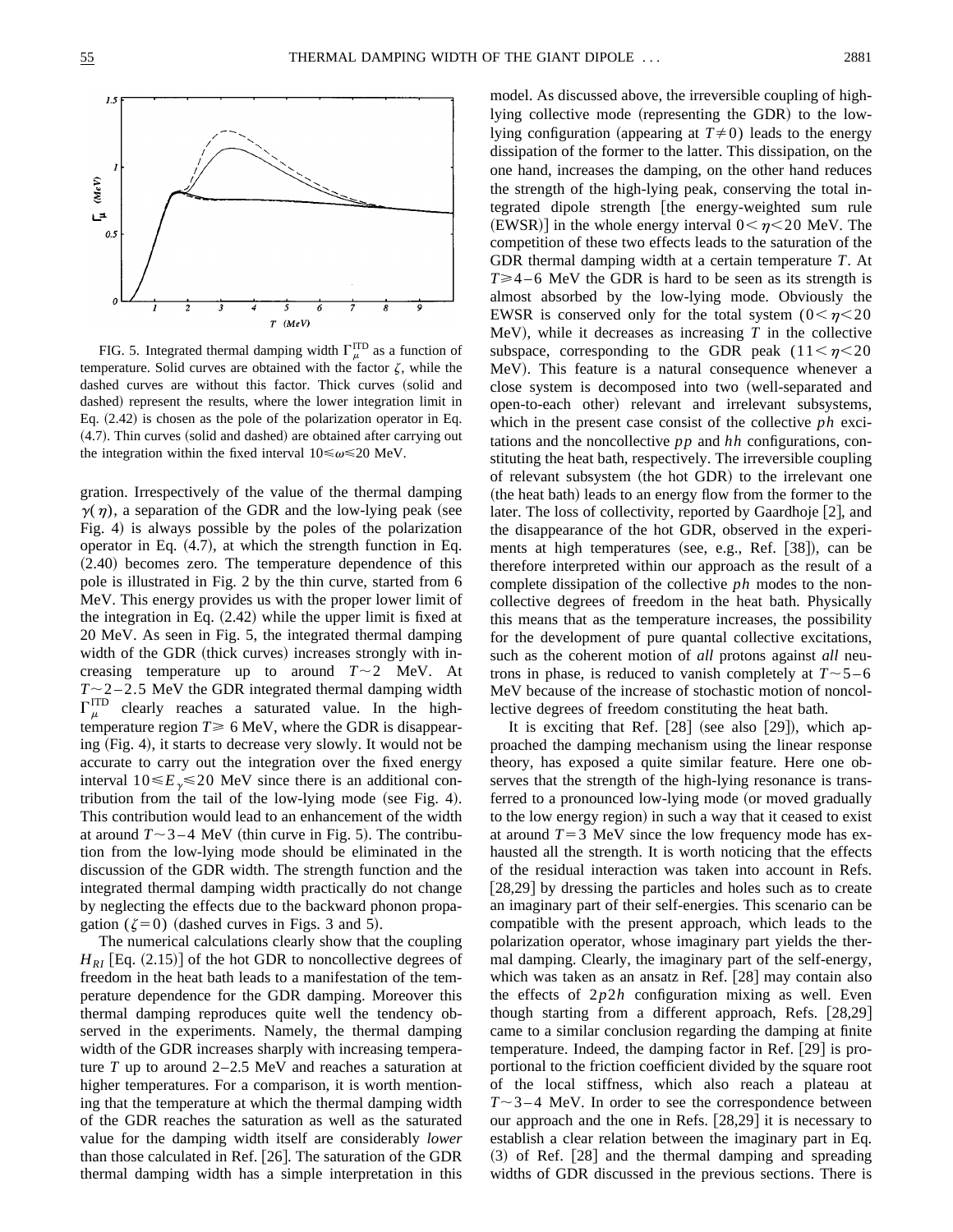

FIG. 6. FWHM of the GDR as a function of the excitation energy per nucleon  $E^*/A \equiv aT^2/A$ . The results obtained within our formalism are shown by the thick  $(a=A/8)$ , thin  $(a=A/9)$ , and dotted  $(a=A/10)$  curves. The dashed curve represents  $\Gamma$  = 4.8[1 +  $(E^*/A)^{1.6}$ ] [3]. Data are from Refs. [2] (white crosses),  $[3]$  ( $\odot$ ),  $[4]$  ( $\triangle$ ),  $[5]$  (\*),  $[6]$  (black  $\Box$ ),  $[7]$  ( $\bullet$ ), and  $[37]$  ( $\star$ ).

no doubt that this would be a formidable task, which, once completed, would resolve the long-standing discrepancies between several existing approaches to the hot GDR puzzle.

The total GDR width  $\Gamma$  (FWHM), which combines both the quantal spreading width  $\Gamma^{\downarrow}$  and the integrated thermal damping one  $\Gamma_{\mu}^{\text{ITD}}$ , is calculated from Eqs. (3.4) and (3.5). Hereafter we suppose that the quantal width  $\Gamma$ <sub>O</sub> can be described within the framework of a microscopic approach, such as in Refs.  $[23]$ . The GDR in cold nuclei can then be approximated by a single collective excitation, whose strength has a Lorenzian distribution centered at the GDR strength has a Lorenzian distribution centered at the GDR<br>energy centroid  $\overline{E}$  with the FWHM equal to the quantal spreading width  $\Gamma^{\downarrow}$ . Following the calculations in Refs. [22,23], we can put  $\Gamma_Q = \Gamma^{\downarrow} = 4.8$  MeV [37] independently of temperature. The initial values for the width  $\Gamma$  of the GDR and the energy shift  $\delta E$  [Eqs.  $(3.7)$  and  $(3.8)$ ] turn out to be very close to the exact ones in the present case. This provides a convergence of the iteration procedure with a good precision  $(<1$  keV) already at the second step in solving Eqs.  $(3.4)$  and  $(3.5)$ . The result for the FWHM of the GDR cen-(5.4) and (5.5). The result for the FWHM of the GDR centered at  $E = \overline{E}_{GDR}$  is plotted versus the excitation energy per nucleon in Fig. 6, where the experimental systematic for Sn isotopes  $[2-7]$  are also collected. In converting temperature to the excitation energy  $E^* = aT^2$ , we used several values for the level density parameter  $a = A/8 - A/10$ . It is seen from Fig. 6 that the qualitative behavior of the GDR width observed in the experiments is well reproduced by applying our formalism to the simple model. The closest curve to the experimental systematic is obtained by using the level-density parameter  $a = A/8$  and  $A/9$ . The total GDR width increases strongly as a function of the excitation energy up to *E*\*/*A*  $\sim$ 1.1–1.2 MeV corresponding to  $E^* \sim 120 - 130$  MeV and thereafter becomes approximately constant. We would like to emphasize only on the qualitative side of the present schematic calculations. In fact the pretty good agreement with the experimental systematics shown in Fig. 6 may be illusory, since one should not forget that we have used the same matrix element and interaction parameter *k* for all *ph* as well as *pp* and *hh* configurations. Reducing, e.g., the



FIG. 7. The ratio  $EWSR(T)/EWSR(0)$  as a function of temperature. The solid curve is obtained by using the width  $\Gamma_{\mu} = \Gamma_{\mu}^{\text{ITD}}$ within our formalism, while the dashed curve has been calculated with  $\Gamma_{\mu} = \Gamma - \Gamma_Q = 4.8(E^*/A)^{1.6}$  from Ref. [3] and using the leveldensity parameter  $a = A/8$ .

interaction parameter  $k$  for  $pp$  and  $hh$  levels, the saturated value of the GDR width above  $E^*/A \sim 1.1 - 1.2$  MeV becomes lower accordingly. Other mechanisms such as shape fluctuations, etc., also contribute to the total width. In the present schematic estimation these effects are effectively included owing to a large smearing parameter  $\varepsilon = 1$  MeV. This feature also agrees with the observation in Ref.  $[27]$ . The thermal damping width also depends on the distant between shells, which is kept equal to 6 MeV in the present calculations. With Fig. 6 we would like just to point out that the saturation behavior of the GDR width can be understood in the present formalism.

We finish the present section with a discussion on the *limiting temperature*, above which the GDR does not exist [38]. In this respect our formalism gives a different mechanism from the classical approach in Ref.  $[39]$ , where the conclusion about the disappearance of the GDR came from its exceedingly large width at high temperature. In fact, the GDR width in our model remains nearly constant at excitation energy  $E^*$  > 130 MeV. The saturation of the GDR width is not the real signature for its disappearance at high temperatures. In the region with saturated width, the limiting temperature for the GDR can be discussed by using the integrated energy weighted strength. The EWSR of the GDR decreases as increasing temperature at least in the present schematic model because of the existence of the low-lying mode (Fig. 4). The ratio  $EWSR(T)/EWSR(0)$  over the energy interval of the GDR localization in the present model is shown in Fig. 7 (solid curve). The EWSR obtained by using the width given by the fit  $\Gamma - \Gamma_0 = \Gamma_0 (E^*/A)^{1.6}$  [3] is also shown by the dashed curve. The saturation temperature can be defined as  $T \sim 3.5$  MeV corresponding to the point where the two curves start to deviate. However the EWSR becomes really small  $(<10\%$  of the ground state GDR EWSR) at higher temperature around  $\sim$  5 MeV. Therefore it may be a good reason to consider the temperature *T* around 5 MeV as the limiting temperature for the existence of the GDR in hot nuclei.

#### **V. CONCLUSIONS**

We have presented an approach, which allows to derive *the thermal damping width* of the GDR in hot nuclei in a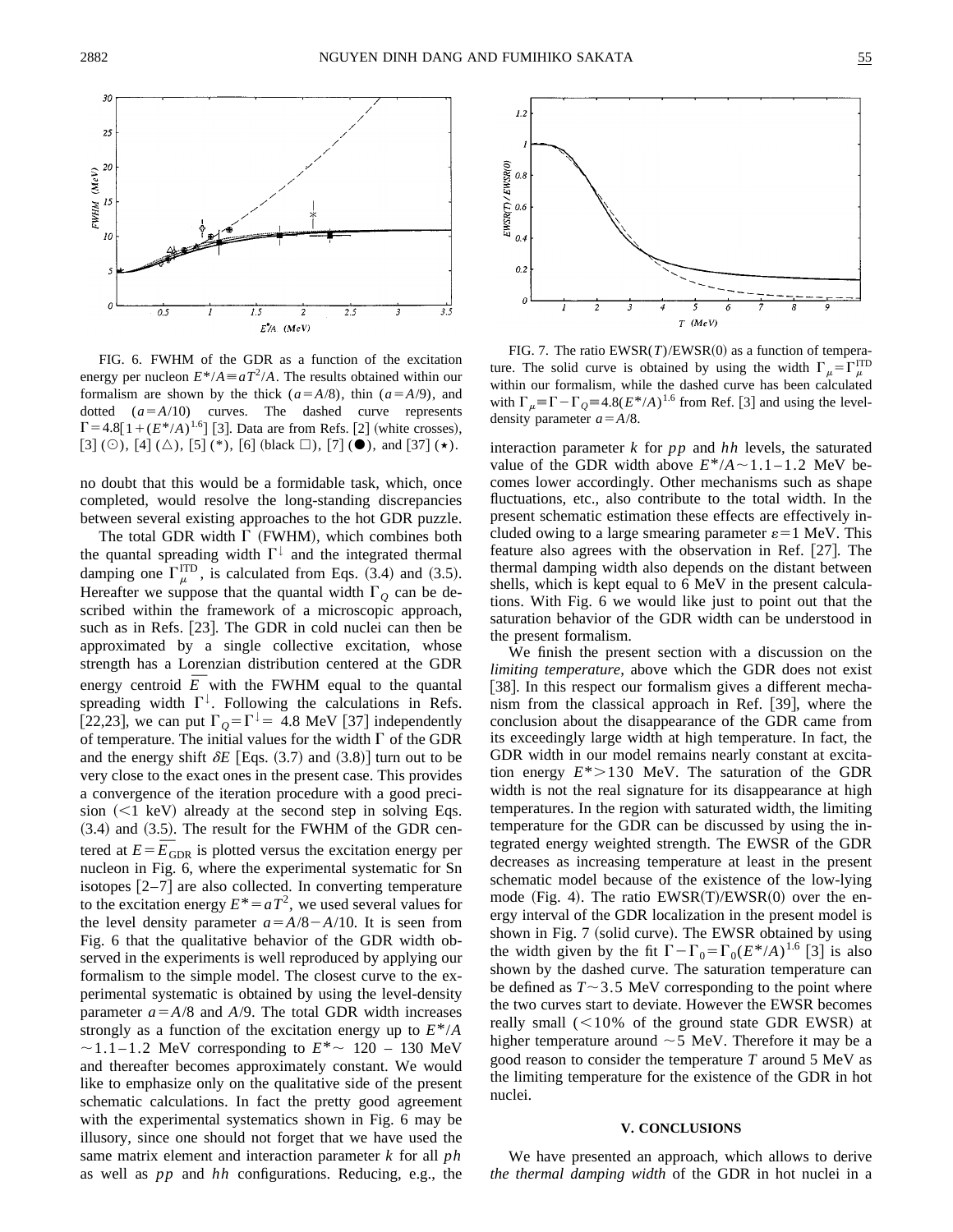microscopic way. We have demonstrated the importance of the thermodynamical effects in the noncollective *pp* and *hh* configurations, which appear only at nonzero temperature and can play the role of a background or the heat bath. Namely, we have pointed out that the irreversible coupling of the *ph* GDR to this background (or heat bath) leads to the thermal damping of GDR in hot nuclei. The application of our approach to a simple schematic model has shown that this thermal damping mechanism can be complementary to other mechanisms in understanding the behavior of the GDR width at finite temperature. Finally a semimicroscopic unification of the *quantal spreading* and the *integrated thermal damping widths* shows that the behavior of the total width found in this approach is similar to the tendency in the experimental findings in hot Sn isotopes including the region of width saturation. Our analysis has been performed within an oversimplified schematic model. A drawback of this model is, while the GDR can be described by one single collective *ph* transition, the degeneracy of noncollective *p p* and *hh* configurations on only two levels made them too collective and therefore artificially enhanced intensity of the low lying mode. In realistic situations we expect that a very large number of noncollective *pp* and *hh* degrees of freedom will spread out the strength distributed on them. In our opinion, the difference between the present schematic model and the reality is the difficulty of separating the low-lying modes out from the background in realistic situations. Therefore in reality high-precision measurements are required in the lowenergy part of the  $\gamma$ -decay spectrum of hot nuclei. Nonetheless, since the mechanism of the thermal damping arises from the coupling between collective and noncollective degrees of freedom, we believe that the qualitative conclusion of our formalism on the behavior of the hot GDR, including the region of width saturation, is model independent.

#### **ACKNOWLEDGMENTS**

The authors are grateful to K. Kumar for fruitful discussions. N.D.D. acknowledges with thanks the support from the Nishina Memorial Foundation and the Science and Technology Agency of Japan, under which this work was done.

### **APPENDIX: PHYSICAL MEANING OF POLARIZATION OPERATOR IN THE EXAMPLE OF DAMPED HARMONIC OSCILLATOR**

Let us consider a simple example of an ideal harmonic oscillator *R* coupled to a heat bath *I*. The Hamiltonian of the free oscillator is

$$
H_R = \omega Q^{\dagger} Q, \tag{A1}
$$

where the ideal boson operators  $Q^{\dagger}$  and *Q* create and annihilate, respectively, an elementary excitation (quanta) of energy  $\omega$  in the oscillator. The free heat bath Hamiltonian need not be specified in the present example. The oscillator heath bath coupling is chosen as

$$
H_{RI} = g(QB^{\dagger} + Q^{\dagger}B), \tag{A2}
$$

with unspecified dimensionless heat bath operators  $B^{\dagger}$  and *B*.

The two-time Green's functions  $G(t-t')$  and  $\Gamma(t-t')$ , which describe the motion of the oscillator in the heat bath, and the influence of the heat bath respectively, are defined similarly to Eqs.  $(2.19)$  and  $(2.20)$ . Applying the two-time Green's function method in the same way as in Sec. II, we get the corresponding set of equations for these two-time Green's functions

$$
i\frac{\partial}{\partial t}G(t-t') = \delta(t-t') + \omega G(t-t') + g\Gamma(t-t'),
$$
\n(A3)

$$
i\frac{\partial}{\partial t}\Gamma(t-t') = NgG(t-t').
$$
 (A4)

Their Fourier images satisfy the equations

$$
\eta G(\eta) = \frac{1}{2\pi} + \omega G(\eta) + g\Gamma(\eta),
$$
 (A5)

$$
\eta \Gamma(\eta) = Ng G(\eta). \tag{A6}
$$

Equation  $(A4)$  is derived as a result of decoupling similar to Eq.  $(2.23)$ 

$$
\langle \langle [B(t), B^{\dagger}(t')]Q(t); Q^{\dagger}(t') \rangle \rangle
$$
  
\n
$$
\approx \langle [B(t), B^{\dagger}(t)] \rangle \langle \langle Q(t); Q^{\dagger}(t') \rangle \rangle
$$
  
\n
$$
= \langle [B(t), B^{\dagger}(t)] \rangle G(t-t') \equiv NG(t-t').
$$
 (A7)

Eliminating function  $\Gamma(\eta)$  by expressing it in terms of  $G(\eta)$  from Eq. (A6) and substituting the result for Eq. (A5) finally leads to an equation for the Green's function of the oscillator

$$
[\eta - \omega - P(\eta)]G(\eta) = \frac{1}{2\pi},
$$
 (A8)

where the polarization operator  $P(\eta)$  in this example is

$$
P(\eta) = \frac{N}{\eta}g^2.
$$
 (A9)

Converting the last term on the RHS of Eq.  $(A3)$  in term of its Fourier transform  $\Gamma(E)$  ( $E = \eta + i\varepsilon$ ) and using Eqs. (A6) and (A9) to express  $\Gamma(E)$  in terms of  $G(E)$  and  $P(E)$ , we get

$$
i\frac{\partial}{\partial t}G(t-t') = \delta(t-t') + \omega G(t-t')
$$

$$
+ \int_{-\infty}^{\infty} P(\eta + i\varepsilon)G(\eta + i\varepsilon)
$$

$$
\times e^{-i\eta(t-t') + \varepsilon(t-t')}d\eta.
$$
(A10)

If the main value of the function  $P(E)$  comes around the pole  $\eta$  of Eq. (A8) we can take  $P(E)$  out of the integral, approximating  $P(\eta + i\varepsilon) \equiv \text{Re}[P(\eta + i\varepsilon)] + \text{Im}[P(\eta + i\varepsilon)]$ by its value around the pole. The remaining integral is noth